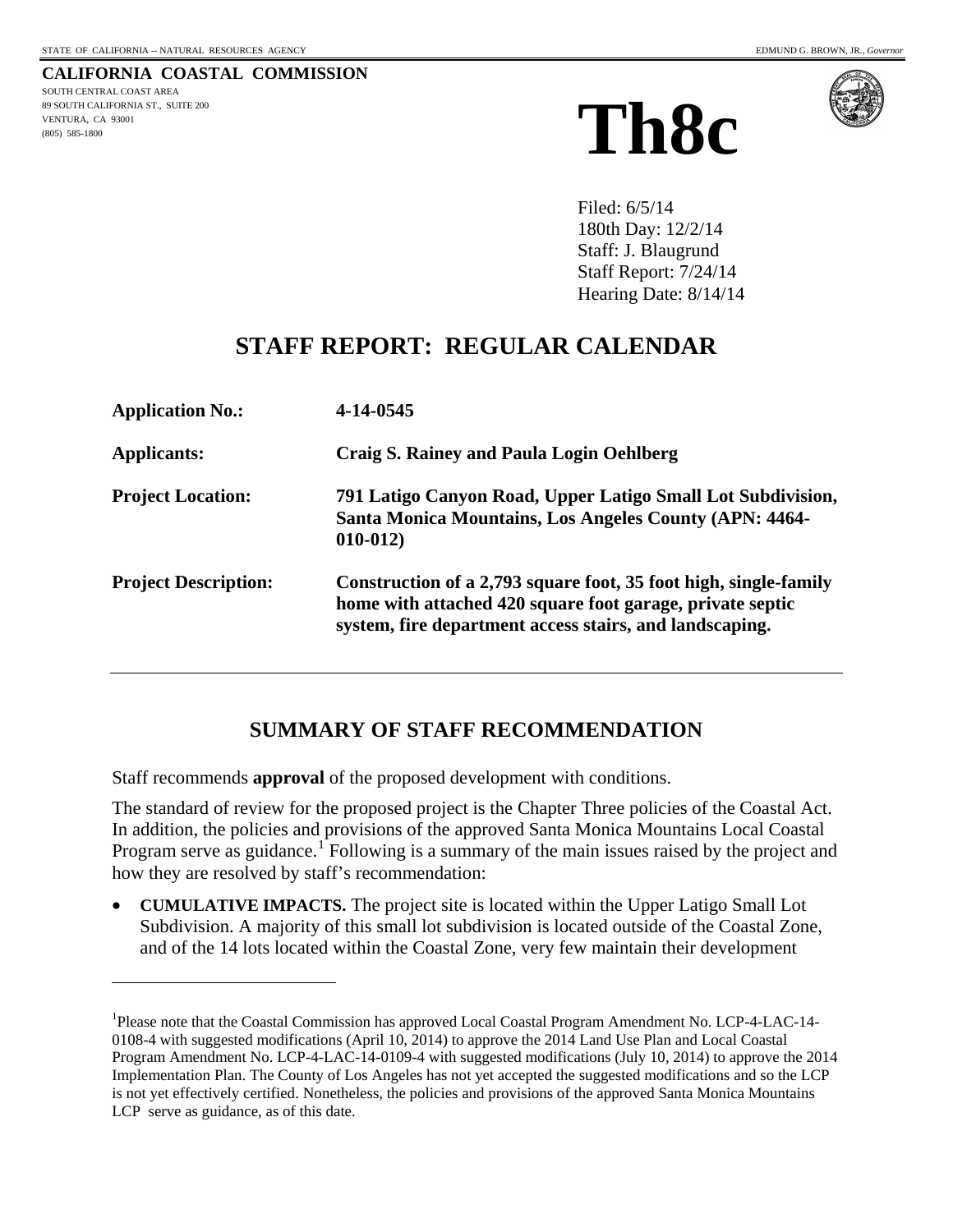potential. Residential development located in the portion of the Upper Latigo Small Lot Subdivision outside of the Coastal Zone is not subject to the slope intensity formula. Pursuant to Part A of Section 22.44.2140 of the 2014 Santa Monica Mountains LIP, the parcels within the portion of this small lot subdivision located within the Coastal Zone would also not be subject to the slope-intensity formula. As such, it is not appropriate in this case to apply the size restrictions that the Commission usually applies in small lot subdivisions (slope-intensity formula and maximum gross structural area) at the subject site.

• **VISUAL RESOURCES.** The proposed development will be visible from public viewing areas and will adversely impact visual resources. There are no siting or design alternatives that would avoid or significantly reduce visual impacts. The project is conditioned to minimize the visual impacts by requiring that the structure be finished in a color consistent with the surrounding natural landscape, that windows be made of non-reflective glass, by the use of native landscaping, and by limiting night lighting.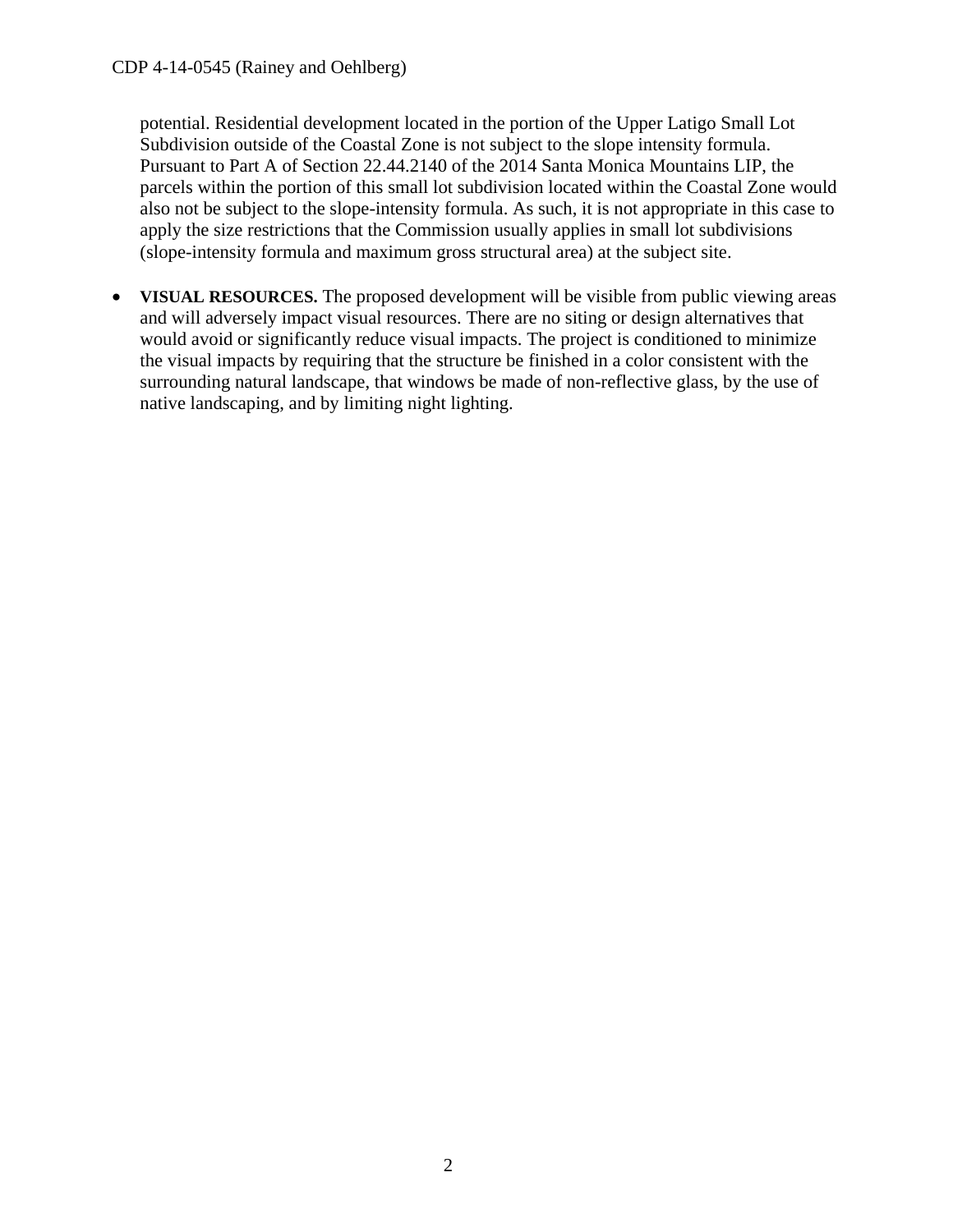# **Table of Contents**

| 1.               |  |
|------------------|--|
| 2.               |  |
| 3.               |  |
| $\overline{4}$ . |  |
| 5.               |  |
| 6.               |  |
| 7.               |  |
| 8.               |  |
| 9.               |  |
| 10.              |  |
|                  |  |
| $\mathsf{A}$ .   |  |
| $\bf{B}$ .       |  |
| C.               |  |
| D.               |  |
| $E_{\rm{L}}$     |  |
| F.               |  |
| G.               |  |
|                  |  |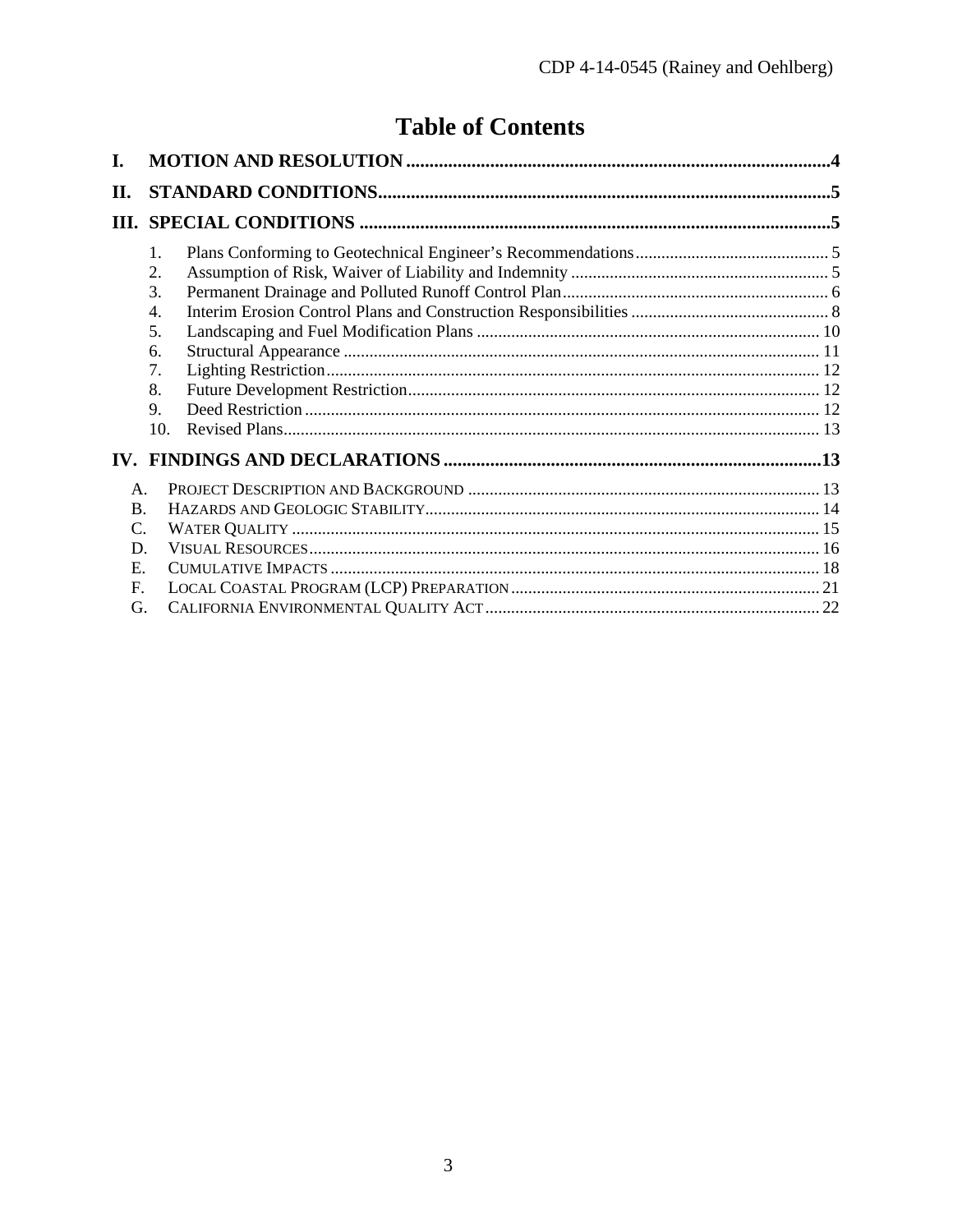## **APPENDICES**

Appendix 1 Substantive File Documents

### **EXHIBITS**

- Exhibit 1. Vicinity Map
- Exhibit 2. Parcel Map
- Exhibit 3. Project Plans
- Exhibit 4. Aerial Photograph of Project Site

**LOCAL APPROVALS RECEIVED:** County of Los Angeles Department of Regional Planning, Approval in Concept, dated 3/10/14; County of Los Angeles Environmental Health Services, Sewage Disposal System Conceptual Approval, dated 11/26/13; County of Los Angeles Fire Department, Preliminary Fuel Modification Plan Approval, dated 2/22/11; County of Los Angeles Fire Department, Fire Prevention Engineering Approval, dated 5/8/14.

## <span id="page-3-0"></span>**I. MOTION AND RESOLUTION**

The staff recommends that the Commission adopt the following resolution:

### **Motion:**

*I move that the Commission approve Coastal Development Permit No. 4-14-0545 pursuant to the staff recommendation.*

Staff recommends a **YES** vote. Passage of this motion will result in approval of the permit as conditioned and adoption of the following resolution and findings. The motion passes only by affirmative vote of a majority of the Commissioners present.

### **Resolution:**

*The Commission hereby approves a coastal development permit for the proposed development and adopts the findings set forth below on grounds that the development as conditioned will be in conformity with the policies of Chapter 3 of the Coastal Act and will not prejudice the ability of the local government having jurisdiction over the area to prepare a Local Coastal Program conforming to the provisions of Chapter 3. Approval of the permit complies with the California Environmental Quality Act because either 1) feasible mitigation measures and/or alternatives have been incorporated to substantially lessen any significant adverse effects of the development on the environment, or 2) there are no further feasible mitigation measures or alternatives that would substantially lessen any significant adverse impacts of the development on the environment.*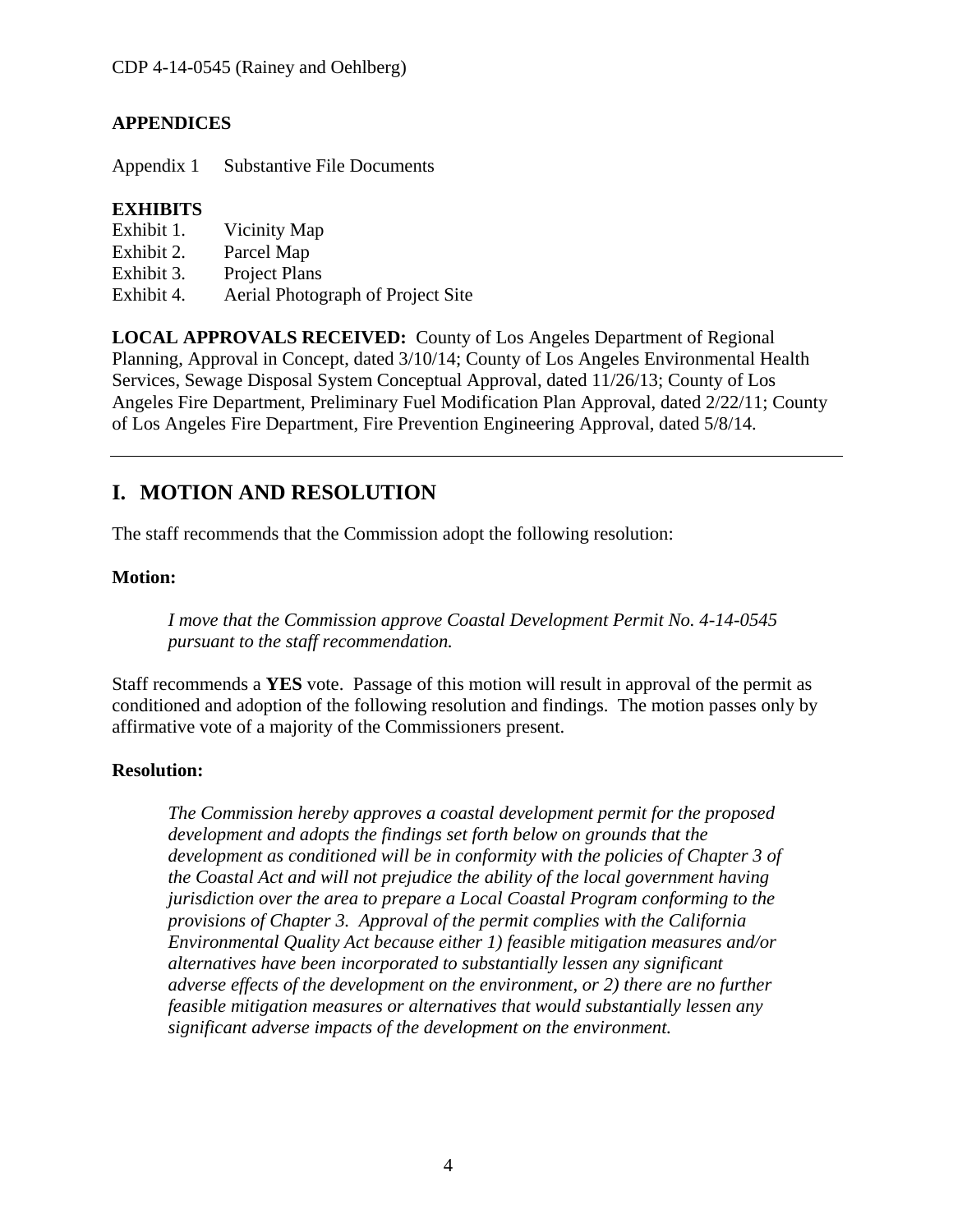## <span id="page-4-0"></span>**II. STANDARD CONDITIONS**

- **1. Notice of Receipt and Acknowledgment.** The permit is not valid and development shall not commence until a copy of the permit, signed by the permittee or authorized agent, acknowledging receipt of the permit and acceptance of the terms and conditions, is returned to the Commission office.
- **2. Expiration.** If development has not commenced, the permit will expire two years from the date on which the Commission voted on the application. Development shall be pursued in a diligent manner and completed in a reasonable period of time. Application for extension of the permit must be made prior to the expiration date.
- **3. Interpretation.** Any questions of intent or interpretation of any condition will be resolved by the Executive Director or the Commission.
- **4. Assignment.** The permit may be assigned to any qualified person, provided assignee files with the Commission an affidavit accepting all terms and conditions of the permit.
- **5. Terms and Conditions Run with the Land.** These terms and conditions shall be perpetual, and it is the intention of the Commission and the permittee to bind all future owners and possessors of the subject property to the terms and conditions.

## <span id="page-4-1"></span>**III. SPECIAL CONDITIONS**

### <span id="page-4-2"></span>**1. Plans Conforming to Geotechnical Engineer's Recommendations**

By acceptance of this permit, the applicants agree to comply with the recommendations contained in all of the geology, geotechnical, and/or soils reports referenced as Substantive File Documents. These recommendations, including recommendations concerning foundations, sewage disposal, and drainage, shall be incorporated into all final design and construction plans, which must be reviewed and approved by the consultant prior to commencement of development.

The final plans approved by the consultant shall be in substantial conformance with the plans approved by the Commission relative to construction, grading, and drainage. Any substantial changes in the proposed development approved by the Commission that may be required by the consultant shall require amendment(s) to the permit(s) or new Coastal Development Permit(s).

### <span id="page-4-3"></span>**2. Assumption of Risk, Waiver of Liability and Indemnity**

By acceptance of this permit, the applicants acknowledge and agrees (i) that the site may be subject to hazards from wildfire and erosion; (ii) to assume the risks to the applicants and the property that is the subject of this permit of injury and damage from such hazards in connection with this permitted development; (iii) to unconditionally waive any claim of damage or liability against the Commission, its officers, agents, and employees for injury or damage from such hazards; and (iv) to indemnify and hold harmless the Commission, its officers, agents, and employees with respect to the Commission's approval of the project against any and all liability,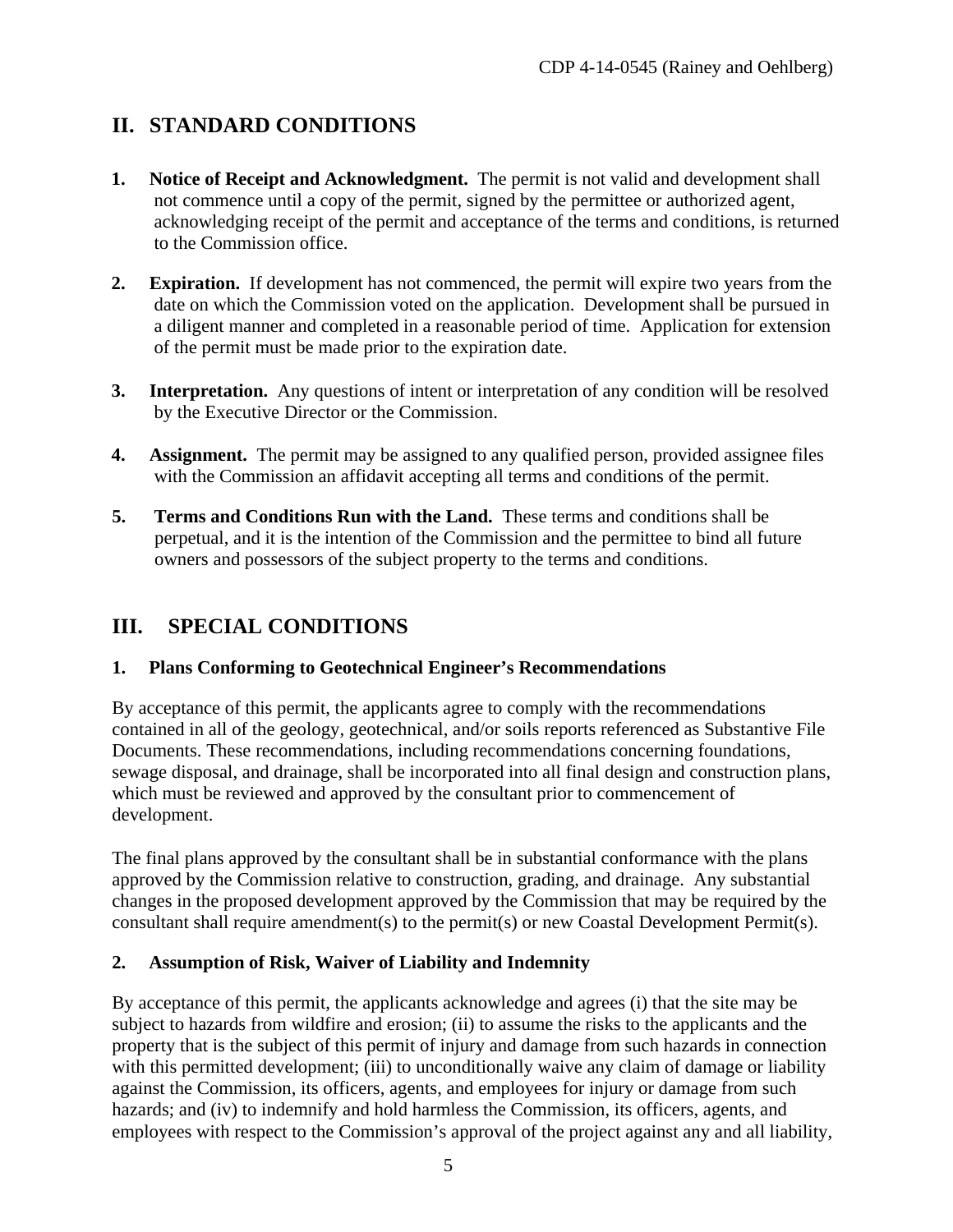claims, demands, damages, costs (including costs and fees incurred in defense of such claims), expenses, and amounts paid in settlement arising from any injury or damage due to such hazards.

## <span id="page-5-0"></span>**3. Permanent Drainage and Polluted Runoff Control Plan**

A. PRIOR TO ISSUANCE OF THE COASTAL DEVELOPMENT PERMIT, the applicants shall submit to the Executive Director, two (2) copies of a final Drainage and Runoff Control Plan for the post-construction project site, prepared by a qualified licensed professional. The Plan shall include detailed drainage and runoff control plans with supporting calculations. The plans shall incorporate long-term post-construction Best Management Practices (BMPs) that protect water quality and minimize increases in runoff volume and rate in the project design of developments in the following order of priority:

a. Site Design BMPs: Project design features that reduce the creation or severity of potential pollutant sources, or reduce the alteration of the project site's natural stormwater flow regime. Examples are minimizing impervious surfaces, preserving native vegetation, and minimizing grading.

b. Source Control BMPs: Methods that reduce potential pollutants at their sources and/or avoid entrainment of pollutants in runoff, including schedules of activities, prohibitions of practices, maintenance procedures, managerial practices, or operational practices. Examples are covering outdoor storage areas, use of efficient irrigation, and minimizing the use of landscaping chemicals.

c. Treatment Control BMPs: Systems designed to remove pollutants from stormwater, by gravity settling of particulate pollutants, filtration, biological uptake, media adsorption, or any other physical, biological, or chemical process. Examples are vegetated swales, detention basins, and storm drain inlet filters. Where post-construction treatment of stormwater runoff is required, treatment control BMPs (or suites of BMPs) shall, at a minimum, be sized and designed to treat, infiltrate, or filter stormwater runoff from each storm event, up to and including the 85th percentile, 24-hour storm event for volume-based BMPs, or the 85th percentile, 1-hour storm event (with an appropriate safety factor of 2 or greater) for flow-based BMPs.

The qualified licensed professional shall certify in writing that the final Drainage and Runoff Control Plan is in substantial conformance with the following minimum requirements:

- (1) Projects shall incorporate Low Impact Development (LID) techniques in order to minimize stormwater quality and quantity impacts from development, unless a credible and compelling explanation is provided as to why such features are not feasible and/or appropriate. LID strategies use small-scale integrated and distributed management practices, including minimizing impervious surfaces, infiltrating stormwater close to its source, and preservation of permeable soils and native vegetation.
- (2) Post-development runoff rates from the site shall be maintained at levels similar to predevelopment conditions.
- (3) Selected BMPs shall consist, or primarily consist, of site design elements and/or landscape based systems or features that serve to maintain site permeability, avoid directly connected impervious area and/or retain, infiltrate, or filter runoff from rooftops, driveways and other hardscape areas, where feasible. Examples of such features include but are not limited to porous pavement, pavers, rain gardens, vegetated swales, infiltration trenches, cisterns.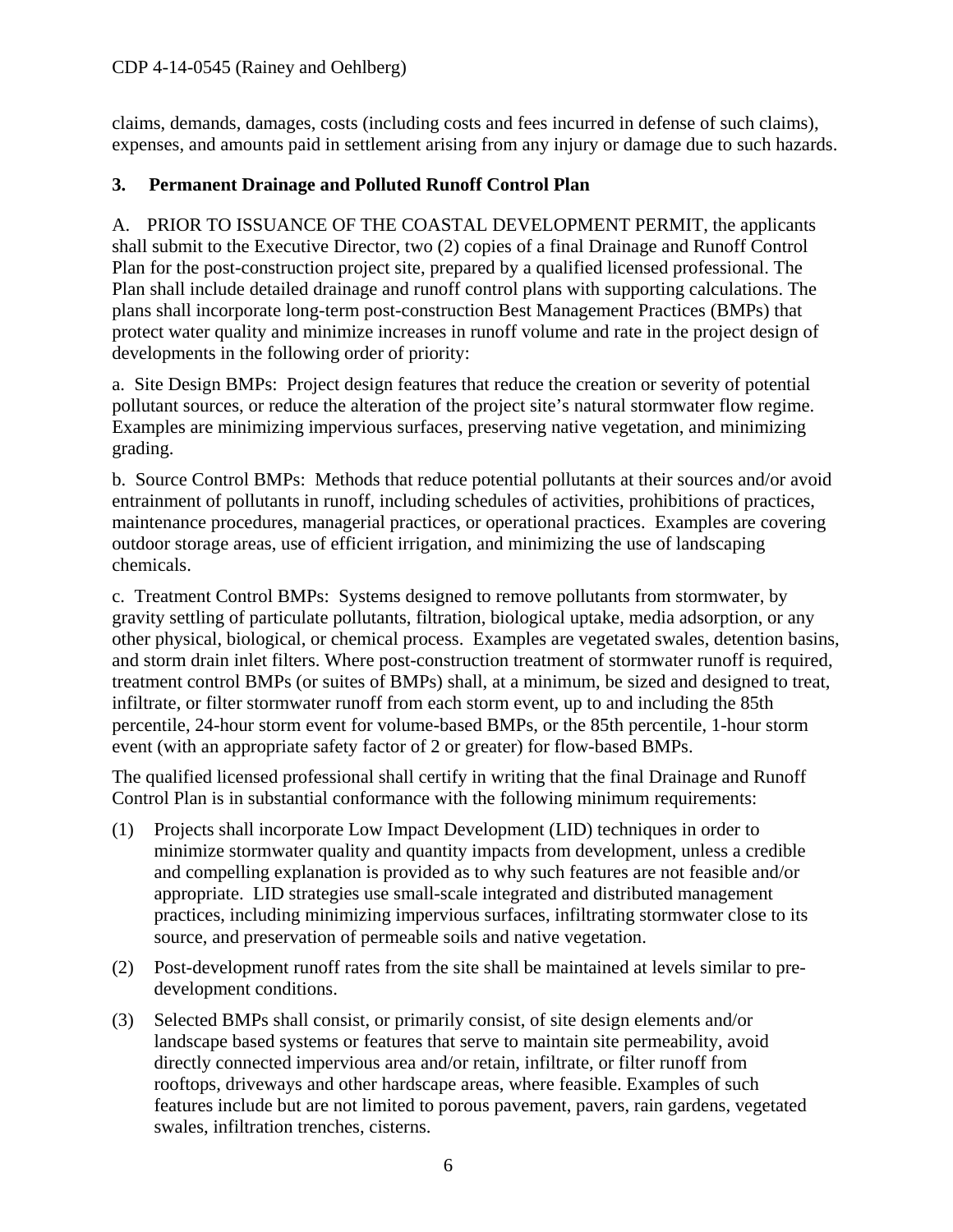- (4) Landscape plants shall have low water and chemical treatment demands and be consistent with **Special Condition 5, Landscaping and Fuel Modification Plans**. An efficient irrigation system designed based on hydrozones and utilizing drip emitters or micro-sprays or other efficient design shall be utilized for any landscaping requiring water application.
- (5) All slopes shall be stabilized in accordance with provisions contained in the Landscaping and/or Interim Erosion and Sediment Control Condition for this Coastal Development Permit and, if applicable, in accordance with engineered plans prepared by a qualified licensed professional.
- (6) Runoff shall be discharged from the developed site in a non-erosive manner. Energy dissipating measures shall be installed where needed to prevent erosion. Plan details and cross sections for any rock rip-rap and/or other energy dissipating devices or structures associated with the drainage system shall be prepared by a qualified licensed professional. The drainage plans shall specify, the location, dimensions, cubic yards of rock, etc. for the any velocity reducing structure with the supporting calculations showing the sizing requirements and how the device meets those sizing requirements. The qualified, licensed professional shall ensure that all energy dissipaters use the minimum amount of rock and/or other hardscape necessary to protect the site from erosion.
- (7) All BMPs shall be operated, monitored, and maintained in accordance with manufacturer's specifications where applicable, or in accordance with well recognized technical specifications appropriate to the BMP for the life of the project and at a minimum, all structural BMPs shall be inspected, cleaned-out, and where necessary, repaired prior to the onset of the storm season (October 15th each year) and at regular intervals as necessary between October  $15<sup>th</sup>$  and April  $15<sup>th</sup>$  of each year. Debris and other water pollutants removed from structural BMP(s) during clean-out shall be contained and disposed of in a proper manner.
- (9) For projects located on a hillside, slope, or which may otherwise be prone to geologic instability, site drainage and BMP selection shall be developed concurrent with the preliminary development design and grading plan, and final drainage plans shall be approved by a licensed geotechnical engineer or engineering geologist.
- (10) Should any of the project's surface or subsurface drainage/filtration structures or other BMPs fail or result in increased erosion, the applicants/landowner or successor-ininterest shall be responsible for any necessary repairs to the drainage/filtration system or BMPs and restoration of the affected area. Should repairs or restoration become necessary, prior to the commencement of such repair or restoration work, the applicants shall submit a repair and restoration plan to the Executive Director to determine if an amendment or new coastal development permit is required to authorize such work.

B. The final Drainage and Runoff Control Plan shall be in conformance with the site/ development plans approved by the Coastal Commission. Any necessary changes to the Coastal Commission approved site/development plans required by a qualified, licensed professional shall be reported to the Executive Director. No changes to the Coastal Commission approved final site/development plans shall occur without an amendment to the coastal development permit, unless the Executive Director determines that no amendment is required.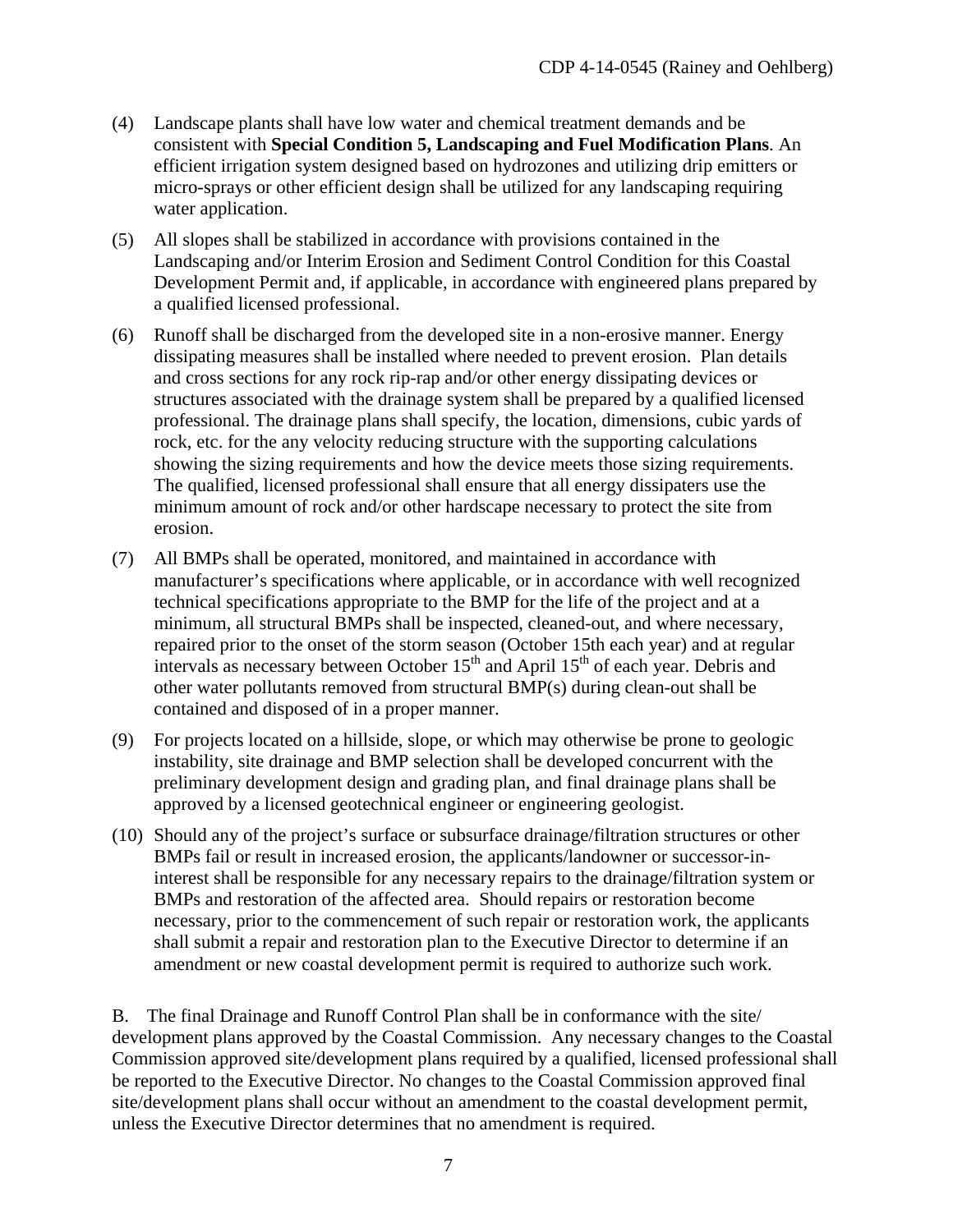### <span id="page-7-0"></span>**4. Interim Erosion Control Plans and Construction Responsibilities**

A. PRIOR TO THE ISSUANCE OF THE COASTAL DEVELOPMENT PERMIT, the applicants shall submit to the Executive Director an Interim Erosion Control and Construction Best Management Practices Plan, prepared by a qualified, licensed professional. The qualified, licensed professional shall certify in writing that the Interim Erosion Control and Construction Best Management Practices (BMPs) plan are in conformance with the following requirements:

- 1. Erosion Control Plan
- (a) The plan shall delineate the areas to be disturbed by grading or construction activities and shall include any temporary access roads, staging areas and stockpile areas. The natural areas on the site shall be clearly delineated on the plan and on-site with fencing or survey flags.
- (b) Include a narrative report describing all temporary run-off and erosion control measures to be used during construction.
- (c) The plan shall identify and delineate on a site or grading plan the locations of all temporary erosion control measures.
- (d) The plan shall specify that grading shall take place only during the dry season (April 1 October 31). This period may be extended for a limited period of time if the situation warrants such a limited extension, if approved by the Executive Director. The applicants shall install or construct temporary sediment basins (including debris basins, desilting basins, or silt traps), temporary drains and swales, sand bag barriers, silt fencing, and shall stabilize any stockpiled fill with geofabric covers or other appropriate cover, install geotextiles or mats on all cut or fill slopes, and close and stabilize open trenches as soon as possible. Basins shall be sized to handle not less than a 10 year, 6 hour duration rainfall intensity event.
- (e) The erosion control measures shall be required on the project site prior to or concurrent with the initial grading operations and maintained throughout the development process to minimize erosion and sediment from runoff waters during construction. All sediment should be retained on-site, unless removed to an appropriate, approved dumping location either outside of the coastal zone or within the coastal zone to a site permitted to receive fill.
- (f) The plan shall also include temporary erosion control measures should grading or site preparation cease for a period of more than 30 days, including but not limited to: stabilization of all stockpiled fill, access roads, disturbed soils and cut and fill slopes with geotextiles and/or mats, sand bag barriers, silt fencing; temporary drains and swales and sediment basins. The plans shall also specify that all disturbed areas shall be seeded with native grass species and include the technical specifications for seeding the disturbed areas. These temporary erosion control measures shall be monitored and maintained until grading or construction operations resume.
- (g) All temporary, construction related erosion control materials shall be comprised of biodegradable materials (natural fiber, not photo-degradable plastics) and must be removed when permanent erosion control measures are in place. Bio-degradable erosion control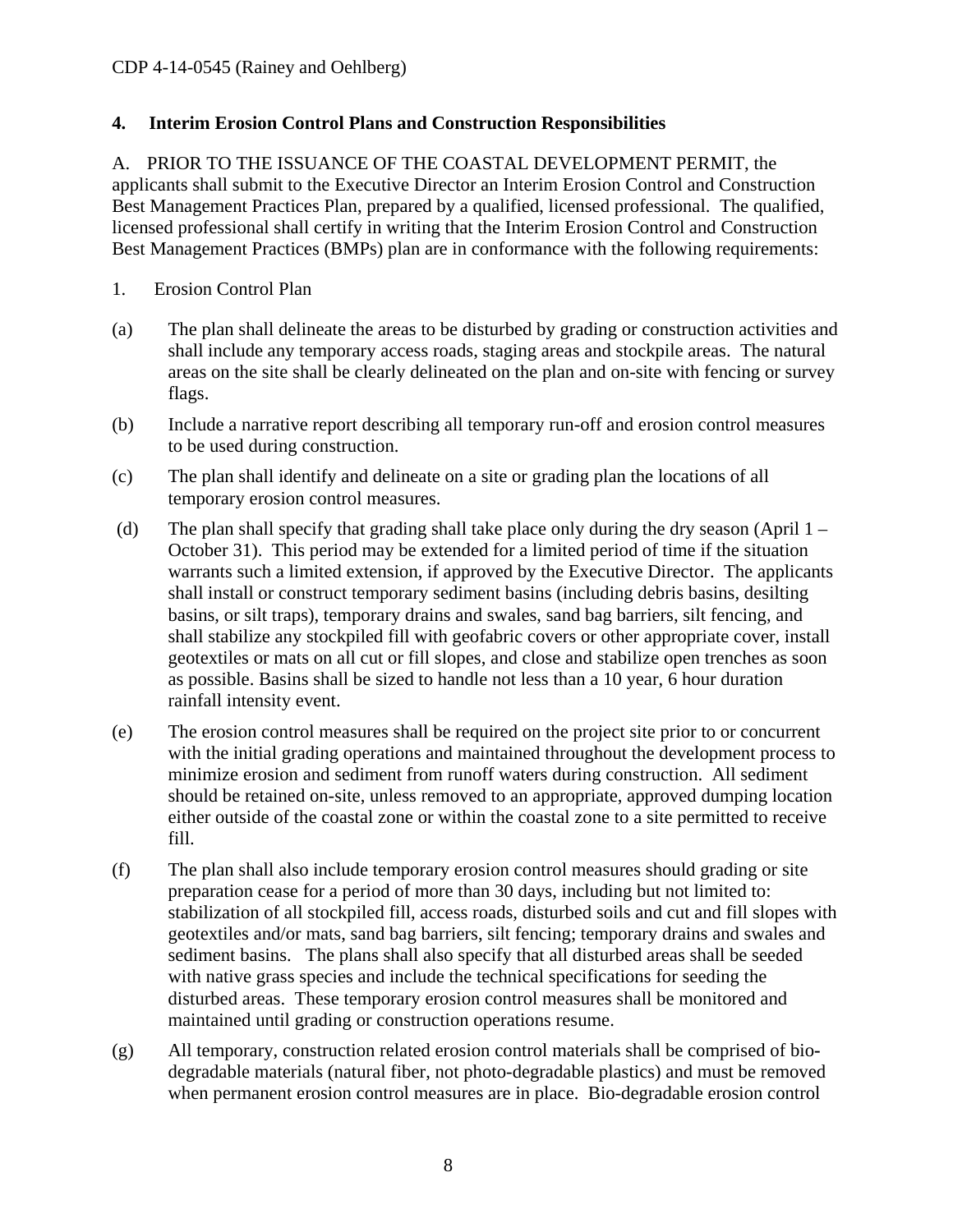materials may be left in place if they have been incorporated into the permanent landscaping design.

- 2. Construction Best Management Practices
- (a) No demolition or construction materials, debris, or waste shall be placed or stored where it may enter sensitive habitat, receiving waters or a storm drain, or be subject to wave, wind, rain, or tidal erosion and dispersion.
- (b) No demolition or construction equipment, materials, or activity shall be placed in or occur in any location that would result in impacts to environmentally sensitive habitat areas, streams, wetlands or their buffers.
- (c) Any and all debris resulting from demolition or construction activities shall be removed from the project site within 24 hours of completion of the project.
- (d) Demolition or construction debris and sediment shall be removed from work areas each day that demolition or construction occurs to prevent the accumulation of sediment and other debris that may be discharged into coastal waters.
- (e) All trash and debris shall be disposed in the proper trash and recycling receptacles at the end of every construction day.
- (f) The applicants shall provide adequate disposal facilities for solid waste, including excess concrete, produced during demolition or construction.
- (g) Debris shall be disposed of at a permitted disposal site or recycled at a permitted recycling facility. If the disposal site is located in the coastal zone, a coastal development permit or an amendment to this permit shall be required before disposal can take place unless the Executive Director determines that no amendment or new permit is legally required.
- (h) All stock piles and construction materials shall be covered, enclosed on all sides, shall be located as far away as possible from drain inlets and any waterway, and shall not be stored in contact with the soil.
- (i) Machinery and equipment shall be maintained and washed in confined areas specifically designed to control runoff. Thinners or solvents shall not be discharged into sanitary or storm sewer systems.
- (j) The discharge of any hazardous materials into any receiving waters shall be prohibited.
- (k) Spill prevention and control measures shall be implemented to ensure the proper handling and storage of petroleum products and other construction materials. Measures shall include a designated fueling and vehicle maintenance area with appropriate berms and protection to prevent any spillage of gasoline or related petroleum products or contact with runoff. The area shall be located as far away from the receiving waters and storm drain inlets as possible.
- (l) Best Management Practices (BMPs) and Good Housekeeping Practices (GHPs) designed to prevent spillage and/or runoff of demolition or construction-related materials, and to contain sediment or contaminants associated with demolition or construction activity, shall be implemented prior to the on-set of such activity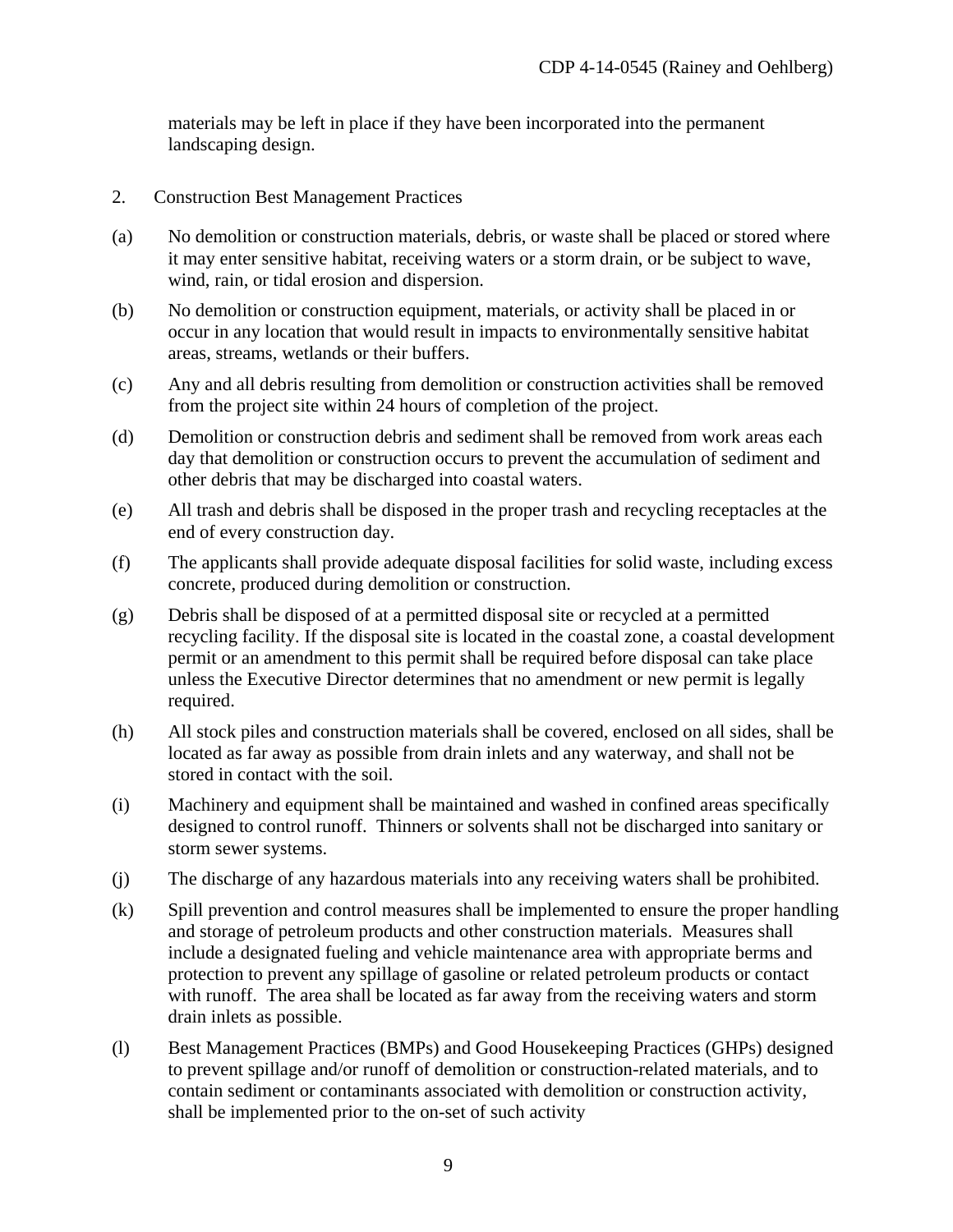(m) All BMPs shall be maintained in a functional condition throughout the duration of construction activity.

B. The final Interim Erosion Control and Construction Best Management Practices Plan shall be in conformance with the site/ development plans approved by the Coastal Commission. Any necessary changes to the Coastal Commission approved site/development plans required by a qualified, licensed professional shall be reported to the Executive Director. No changes to the Coastal Commission approved final site/development plans shall occur without an amendment to the coastal development permit, unless the Executive Director determines that no amendment is required.

## <span id="page-9-0"></span>**5. Landscaping and Fuel Modification Plans**

PRIOR TO ISSUANCE OF THE COASTAL DEVELOPMENT PERMIT, the applicants shall submit two sets of landscaping and fuel modification plans, prepared by a licensed landscape architect or a qualified resource specialist. The landscaping and erosion control plans shall be reviewed and approved by the consulting engineering geologist to ensure that the plans are in conformance with the consultants' recommendations. The consulting landscape architect or qualified landscape professional shall certify in writing that the final Landscape and Fuel Modification plans are in conformance with the following requirements:

## **A) Landscaping Plan**

- (1) All graded & disturbed areas on the subject site shall be planted and maintained for erosion control purposes within thirty (30) days of receipt of the certificate of occupancy for the residence. To minimize the need for irrigation all landscaping shall consist primarily of native/drought resistant plants, as listed by the California Native Plant Society, Santa Monica Mountains Chapter, in their document entitled Recommended List of Plants for Landscaping in the Santa Monica Mountains, dated February 5, 1996. All native plant species shall be of local genetic stock. No plant species listed as problematic and/or invasive by the California Native Plant Society [\(http://www.CNPS.org/\)](http://www.cnps.org/), the California Invasive Plant Council (formerly the California Exotic Pest Plant Council) [\(http://www.cal-ipc.org/\)](http://www.cal-ipc.org/), or as may be identified from time to time by the State of California shall be employed or allowed to naturalize or persist on the site. No plant species listed as a "noxious weed" by the State of California or the U.S. Federal Government shall be utilized within the property.
- (2) All cut and fill slopes shall be stabilized with planting at the completion of final grading. Planting should be of native plant species indigenous to the Santa Monica Mountains using accepted planting procedures, consistent with fire safety requirements. All native plant species shall be of local genetic stock. Such planting shall be adequate to provide 90 percent coverage within two (2) years, and this requirement shall apply to all disturbed soils;
- (3) Plantings will be maintained in good growing condition throughout the life of the project and, whenever necessary, shall be replaced with new plant materials to ensure continued compliance with applicable landscape requirements;
- (4) Rodenticides containing any anticoagulant compounds (including, but not limited to, Warfarin, Brodifacoum, Bromadiolone or Diphacinone) shall not be used.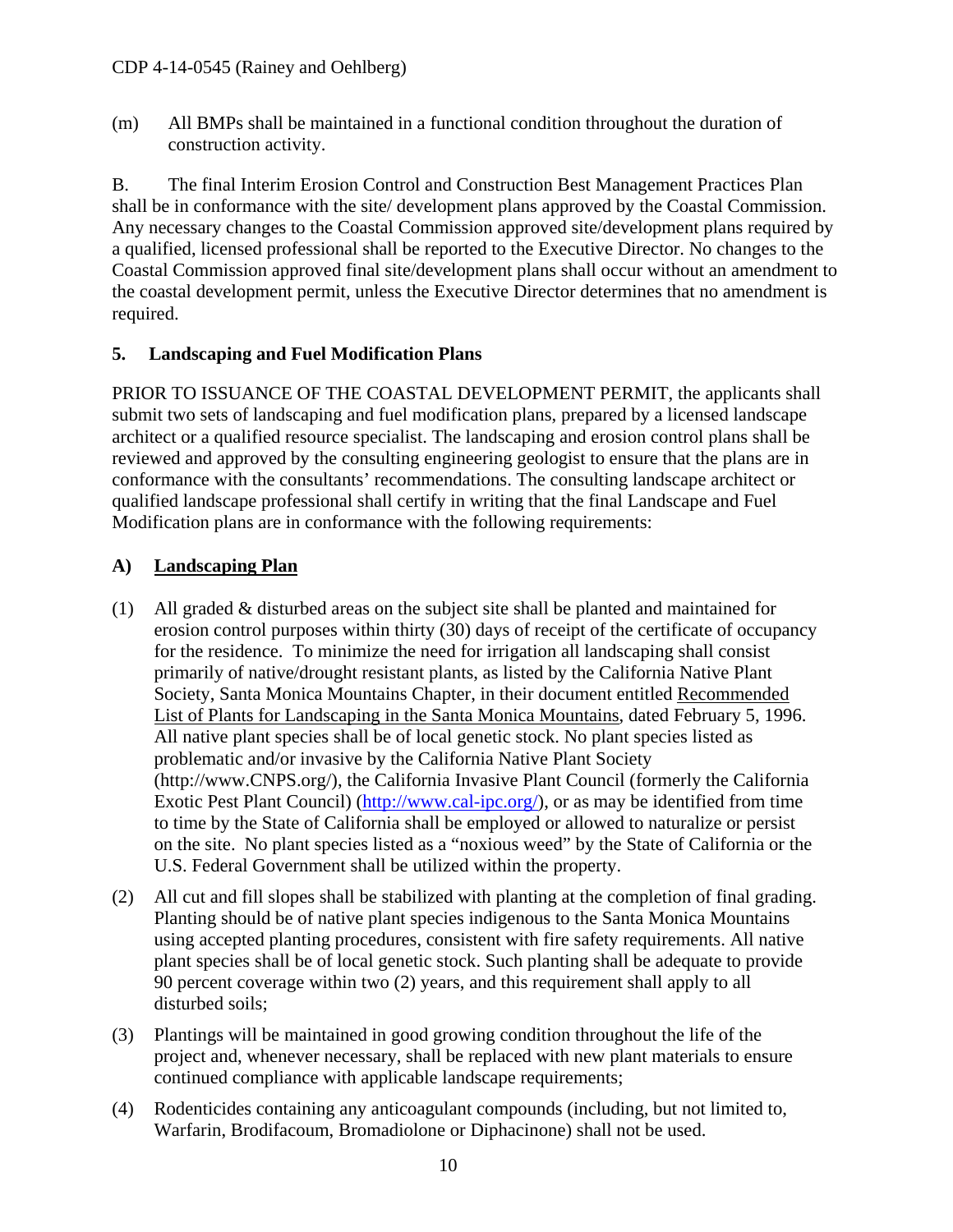## **B) Fuel Modification Plans**

Vegetation within 20 feet of the proposed house may be removed to mineral earth, vegetation within a 200-foot radius of the main structure may be selectively thinned in order to reduce fire hazard. However, such thinning shall only occur in accordance with an approved long-term fuel modification plan submitted pursuant to this special condition. The fuel modification plan shall include details regarding the types, sizes and location of plant materials to be removed, and how often thinning is to occur. In addition, the applicants shall submit evidence that the fuel modification plan has been reviewed and approved by the Forestry Department of Los Angeles County. Irrigated lawn, turf and ground cover planted within the twenty foot radius of the proposed house shall be selected from the most drought tolerant species or subspecies, or varieties suited to the Mediterranean climate of the Santa Monica Mountains.

## **C) Conformance with Coastal Commission Approved Site/Development Plans**

The Permittees shall undertake development in accordance with the final Landscape and Fuel Modification Plans. The final Landscape and Fuel Modification Plans shall be in conformance with the site/development plans approved by the Coastal Commission. Any changes to the Coastal Commission approved site/development plans shall be reported to the Executive Director. No changes to the Coastal Commission approved final site/development plans shall occur without an amendment to the coastal development permit, unless the Executive Director determines that no amendment is legally required.

### **D) Monitoring**

Three years from the date of the receipt of the Certificate of Occupancy for the residence the applicants shall submit to the Executive Director, a landscape monitoring report, prepared by a licensed Landscape Architect or qualified Resource Specialist, that certifies the on-site landscaping is in conformance with the landscape plan approved pursuant to this Special Condition. The monitoring report shall include photographic documentation of plant species and plant coverage.

If the landscape monitoring report indicates the landscaping is not in conformance with or has failed to meet the requirements specified in this condition, the applicants, or successors in interest, shall submit, within 30 days of the date of the monitoring report, a revised or supplemental landscape plan, certified by a licensed Landscape Architect or a qualified Resource Specialist, that specifies additional or supplemental landscaping measures to remediate those portions of the original plan that have failed or are not in conformance with the original approved plan. This remedial landscaping plan shall be implemented within 30 days of the date of the final supplemental landscaping plan and remedial measures shall be repeated as necessary to meet the requirements of this condition.

### <span id="page-10-0"></span>**6. Structural Appearance**

PRIOR TO ISSUANCE OF THE COASTAL DEVELOPMENT PERMIT, the applicants shall submit for the review and approval of the Executive Director, a color palette and material specifications for the outer surface of all structures authorized by the approval of this Coastal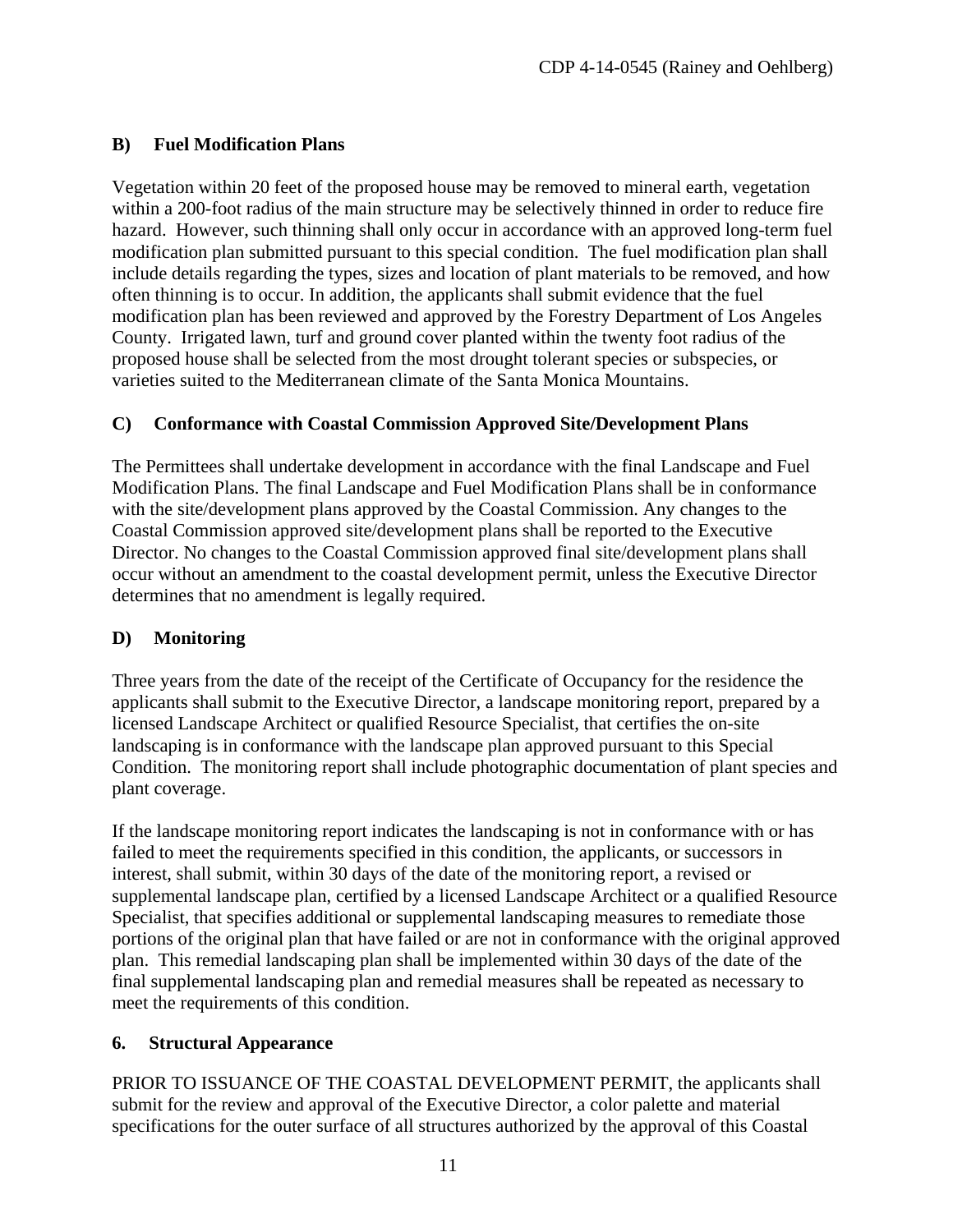### CDP 4-14-0545 (Rainey and Oehlberg)

Development Permit. The palette samples shall be presented in a format not to exceed  $8\frac{1}{2}$ " x 11" x ½" in size. The palette shall include the colors proposed for the roofs, trims, exterior surfaces, driveways, retaining walls, and other structures authorized by this permit. Acceptable colors shall be limited to colors compatible with the surrounding environment (earth tones) including shades of green, brown and gray with no white or light shades and no bright tones. All windows shall be comprised of non-glare glass.

The approved structures shall be colored with only the colors and window materials authorized pursuant to this special condition. Alternative colors or materials for future repainting or resurfacing or new windows may only be applied to the structures authorized by this Coastal Development Permit if such changes are specifically authorized by the Executive Director as complying with this special condition.

### <span id="page-11-0"></span>**7. Lighting Restriction**

- A. The only outdoor night lighting allowed on the subject parcel is limited to the following:
- (1) The minimum necessary to light walkways used for entry and exit to the structures, including parking areas on the site. This lighting shall be limited to fixtures that do not exceed two feet in height above finished grade, are directed downward and generate the same or less lumens equivalent to those generated by a 60 watt incandescent bulb, unless a greater number of lumens is authorized by the Executive Director.
- (2) Security lighting attached to the residence and garage shall be controlled by motion detectors and is limited to same or less lumens equivalent to those generated by a 60 watt incandescent bulb.
- (3) The minimum necessary to light the entry area to the driveway with the same or less lumens equivalent to those generated by a 60-watt incandescent bulb.

B. No lighting around the perimeter of the site and no lighting for aesthetic purposes is allowed.

## <span id="page-11-1"></span>**8. Future Development Restriction**

This permit is only for the development described in this Coastal Development Permit. Pursuant to Title 14 California Code of Regulations section 13250(b)(6), the exemptions otherwise provided in Public Resources Code section 30610(a) shall not apply to the development governed by this Coastal Development Permit. Accordingly, any future structures, future improvements, or change of use to the permitted structures authorized by this permit, including but not limited to, any grading, clearing or other disturbance of vegetation other than as provided for in the approved landscape plan prepared pursuant to **Special Condition 5, Landscaping and Fuel Modification Plans,** shall require an amendment to this Coastal Development Permit from the Commission or shall require an additional coastal development permit from the Commission or from the applicable certified local government.

## <span id="page-11-2"></span>**9. Deed Restriction**

PRIOR TO ISSUANCE OF THE COASTAL DEVELOPMENT PERMIT, the applicants shall submit to the Executive Director for review and approval documentation demonstrating that the applicants have executed and recorded against the parcel(s) governed by this permit a deed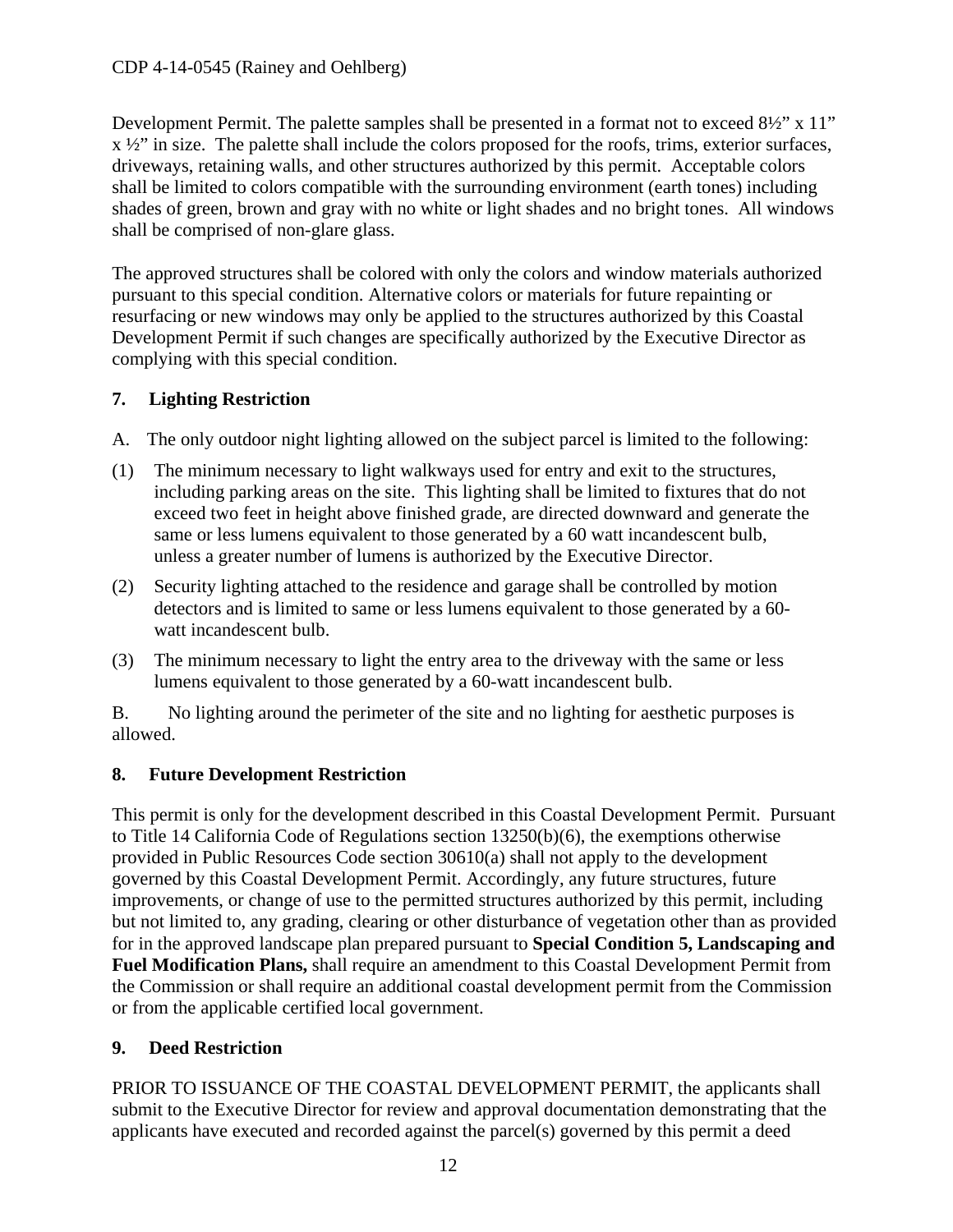restriction, in a form and content acceptable to the Executive Director: (1) indicating that, pursuant to this permit, the California Coastal Commission has authorized development on the subject property, subject to terms and conditions that restrict the use and enjoyment of that property; and (2) imposing the Special Conditions of this permit as covenants, conditions and restrictions on the use and enjoyment of the Property. The deed restriction shall include a legal description of the entire parcel or parcels governed by this permit. The deed restriction shall also indicate that, in the event of an extinguishment or termination of the deed restriction for any reason, the terms and conditions of this permit shall continue to restrict the use and enjoyment of the subject property so long as either this permit or the development it authorizes, or any part, modification, or amendment thereof, remains in existence on or with respect to the subject property.

### <span id="page-12-0"></span>**10. Revised Plans**

A. PRIOR TO ISSUANCE OF THE COASTAL DEVELOPMENT PERMIT, the applicants shall submit, for the review and approval of the Executive Director, two (2) sets of final revised project plans. All plans must be drawn to scale with dimensions shown. The final revised project plans shall delete all references to and illustrations of: 1) the location of the Coastal Zone Boundary; 2) the construction of retaining walls on the project site; and 3) the color palate for the project site.

B. The Permittees shall undertake development in accordance with the final approved plans. Any proposed changes to the approved final plans shall be reported to the Executive Director. No changes to the approved final plans shall occur without a Coastal Commission - approved amendment to the coastal development permit, unless the Executive Director determines that no amendment is legally required.

## <span id="page-12-1"></span>**IV. FINDINGS AND DECLARATIONS**

The Commission hereby finds and declares:

## <span id="page-12-2"></span>**A. PROJECT DESCRIPTION AND BACKGROUND**

The applicants propose to construct a 2,793 square foot, 35-foot high, single-family home with attached 420 square foot garage, private septic system, fire department access stairs, and landscaping at 719 Latigo Canyon Road (APN 4464-010-012) in the Santa Monica Mountains area of unincorporated Los Angeles County. The proposed residence will be constructed on a friction pile foundation and no grading is required or proposed. The subject 5,635 square foot property is located along the southwest, downhill side of Latigo Canyon Road, near the northern edge of the Coastal Zone in the Santa Monica Mountains area (Exhibit 1). The project site is a small lot that is part of an antiquated subdivision called "Upper Latigo". Such small lot subdivisions in the Santa Monica Mountains are designated areas generally comprised of residentially-zoned parcels of less than one acre, but more typically ranging in size from 4,000 to 5,000 square feet. The Commission has typically required restrictions on the maximum size of development in small lot subdivisions to minimize cumulative impacts on coastal resources through implementation of the slope-intensity formula. However, in this case, the majority of the Upper Latigo small lot subdivision is located to the north of Latigo Canyon Road, outside of the Coastal Zone. It appears that approximately 14 parcels that are a part of the Upper Latigo Small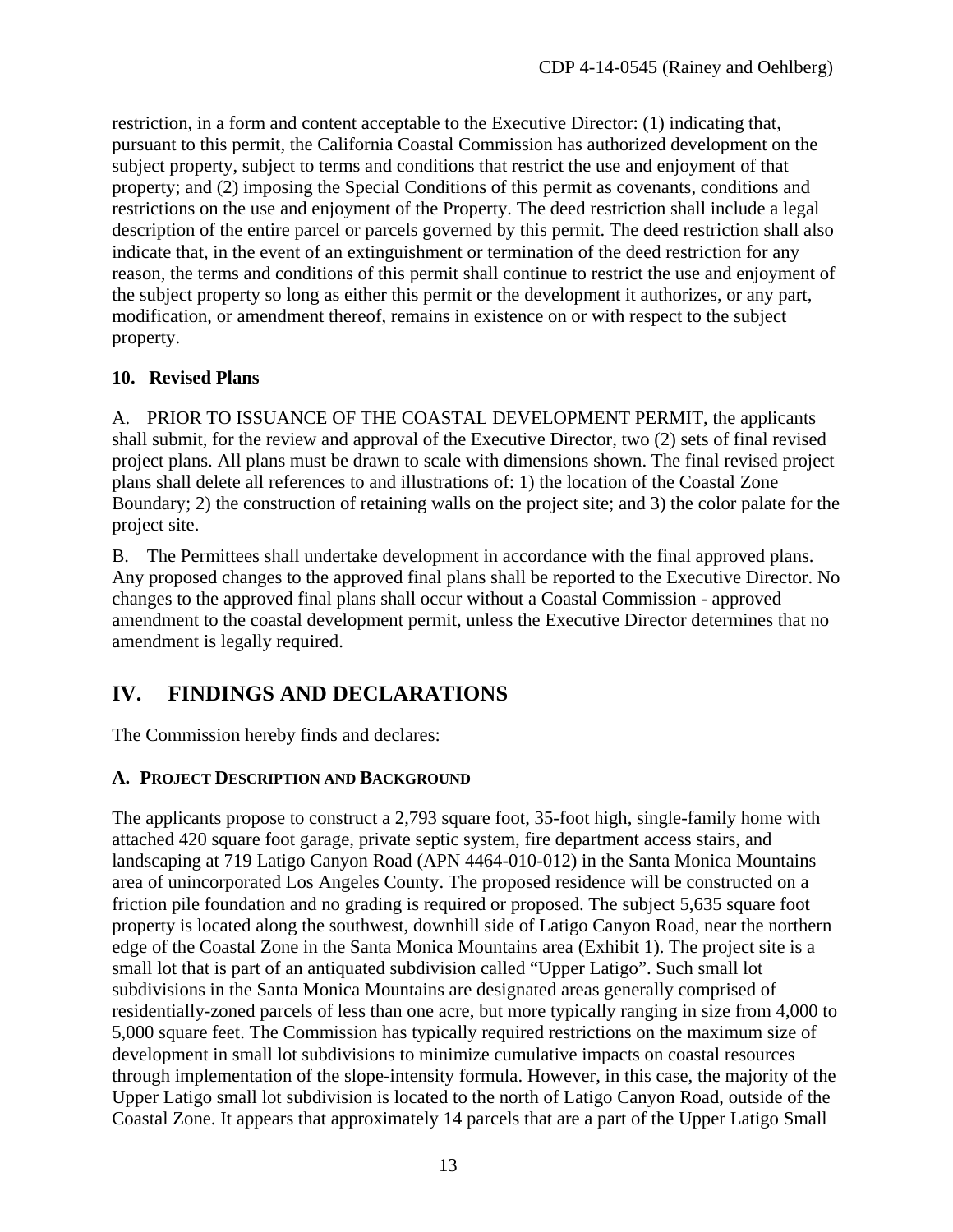#### CDP 4-14-0545 (Rainey and Oehlberg)

Lot Subdivision are located below Latigo Canyon Road, and within the Coastal Zone. A majority of these parcels are developed, and the subject parcel is one of the few remaining lots with development potential. Residential development located in the portion of the Upper Latigo Small Lot Subdivision outside of the Coastal Zone is not subject to the slope intensity formula. Additionally, pursuant to Part A of Section 22.44.2140 of the 2014 Santa Monica Mountains LIP, the portion of this small lot subdivision located within the Coastal Zone would not be subject to the slope-intensity formula. As such, it is not appropriate in this case to apply the size restrictions that the Commission usually applies in small lot subdivisions (slope-intensity formula and maximum gross structural area).

The subject property is comprised of very steep sloping hillside terrain that descends in a southwest direction from Latigo Canyon Road, within the Zuma Canyon watershed. Site elevations range from approximately 2,000 feet to 1,900 feet above mean sea level. The project site is located along a Scenic Route, as designated by the Santa Monica Mountains LCP, and will be visible from Latigo Canyon Road which affords scenic vistas of the relatively undisturbed canyon area. There are no existing or mapped public trails on or adjacent to the subject property.

Although the subject site is located in a rural area characterized by expansive, naturally vegetated mountains and hillsides, existing single-family residences are located immediately adjacent to the subject parcel. In the Santa Monica Mountains, the Los Angeles County Fire Department requires a 200-ft fuel modification (on-site) and/or brush clearance (off-site) zone from combustible structures. In this case, the 200-ft fuel modification/brush clearance zone of adjacent residences extends onto the subject site. Therefore, the subject site is not considered to be an environmentally sensitive habitat area. Additionally, the fuel modification/brush clearance required for the proposed project will not result in impacts to environmentally sensitive habitat areas.

### <span id="page-13-0"></span>**B. HAZARDS AND GEOLOGIC STABILITY**

Section 30253 of the Coastal Act states, in pertinent part, that new development shall:

- *(1) Minimize risks to life and property in areas of high geologic, flood, and fire hazard.*
- *(2) Assure stability and structural integrity, and neither create nor contribute significantly to erosion, instability, or destruction of the site or surrounding area or in any way require the construction of protective devices that would substantially alter natural landforms along bluffs and cliffs.*

The proposed development is located in the Malibu/Santa Monica Mountains area, an area historically subject to significant natural hazards including, but not limited to, landslides, erosion, flooding and wild fire. The submitted geology, geotechnical, and/or soils reports referenced as Substantive File Documents conclude that the project site is suitable for the proposed project based on the evaluation of the site's geology in relation to the proposed development. The reports contain recommendations to be incorporated into the project plans to ensure the stability and geologic safety of the proposed project, the project site, and the adjacent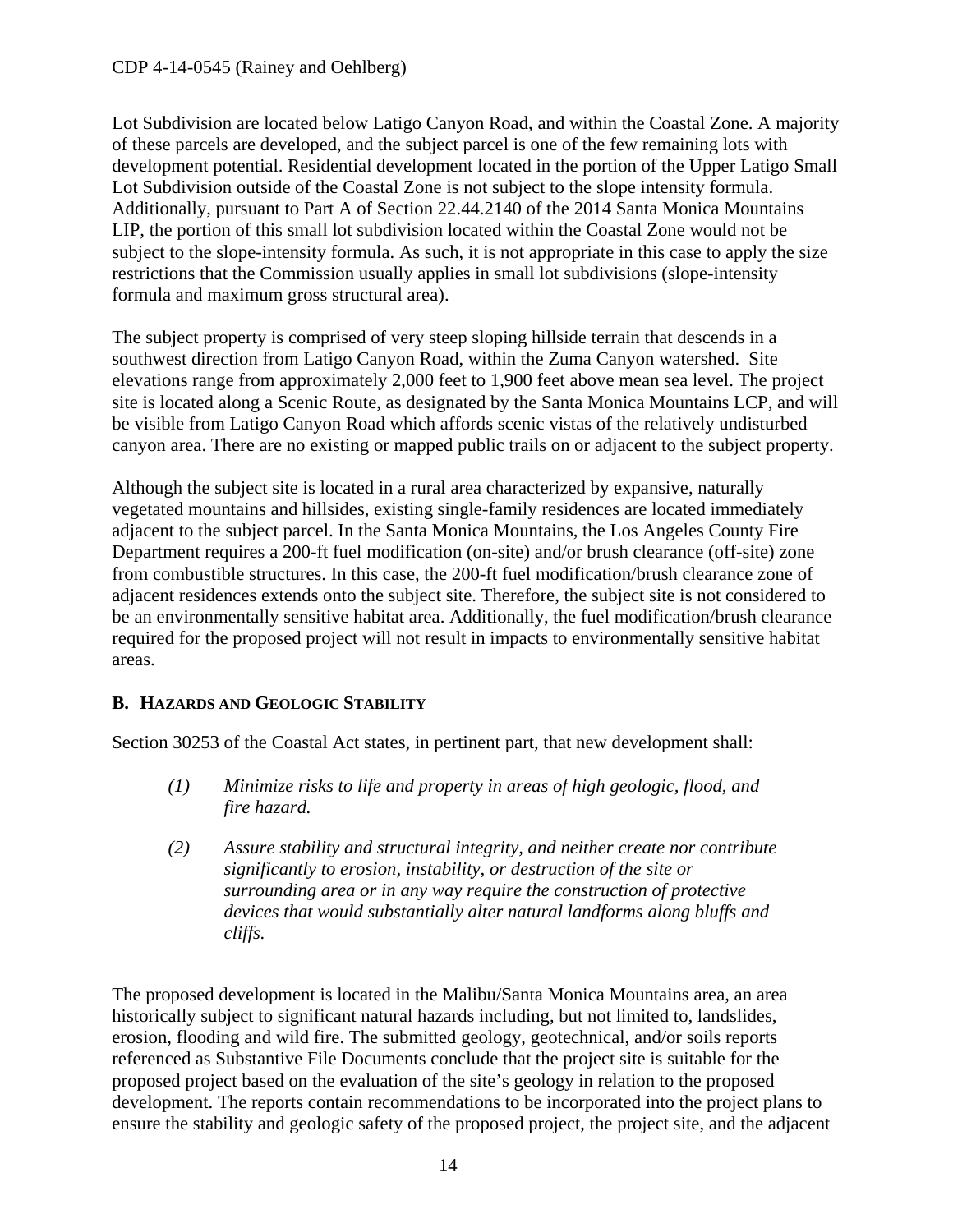properties. To ensure stability and structural integrity and to protect the site and the surrounding sites, the Commission requires the applicant to comply with the recommendations contained in the applicable reports, to incorporate those recommendations into all final design and construction plans, and to obtain the geotechnical consultant's approval of those plans prior to the commencement of construction.

Additionally, to minimize erosion and ensure stability of the project site, the project must include adequate drainage and erosion control measures. In order to achieve these goals, the Commission requires the applicants to submit drainage and interim erosion control plans certified by the geotechnical engineer.

Further, the Commission finds that, for the project to ensure stability and avoid contributing significantly to erosion, all slopes and disturbed areas of the subject site must be landscaped, primarily with native plants, to stabilize disturbed soils and reduce erosion resulting from the development.

Although the conditions described above render the project sufficiently stable to satisfy the requirements of Section 30253, no project is wholly without risks. Due to the fact that the proposed project is located in an area subject to an extraordinary potential for damage or destruction from natural hazards, including wildfire and erosion, those risks remain substantial here. If the applicants nevertheless choose to proceed with the project, the Commission requires the applicants to assume the liability from these associated risks. Through the assumption of risk condition, the applicants acknowledge the nature of the fire and/or geologic hazard that exists on the site and that may affect the safety of the proposed development.

The following special conditions are required, as determined in the findings above, to assure the project's consistency with Section 30253 of the Coastal Act and as a response to the risks associated with the project:

Special Condition 1: Plans Conforming to Geotechnical Engineer's Recommendations Special Condition 2: Assumption of Risk, Waiver of Liability and Indemnity Special Condition 3: Drainage and Polluted Runoff Control Plans Special Condition 4: Interim Erosion Control Special Condition 5: Landscaping and Erosion Control Plans

For the reasons set forth above, the Commission finds that, as conditioned, the proposed project is consistent with Section 30253 of the Coastal Act.

### <span id="page-14-0"></span>**C. WATER QUALITY**

Section 30231 of the Coastal Act states that:

*The biological productivity and the quality of coastal waters, streams, wetlands, estuaries, and lakes appropriate to maintain optimum populations of marine organisms and for the protection of human health shall be maintained and, where feasible, restored through, among other means, minimizing adverse effects of waste water discharges and entrainment, controlling runoff, preventing depletion*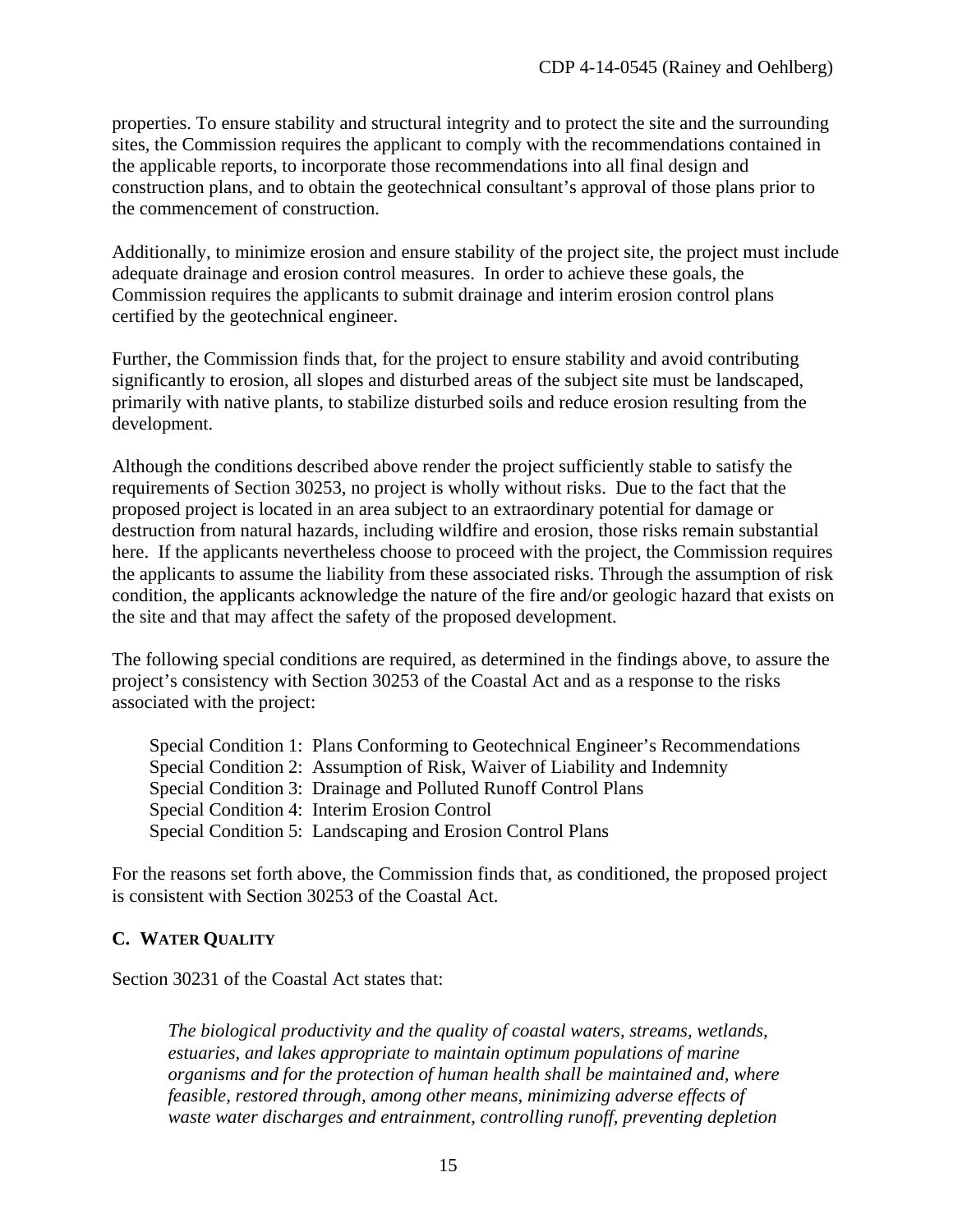*of ground water supplies and substantial interference with surface water flow, encouraging waste water reclamation, maintaining natural vegetation buffer areas that protect riparian habitats, minimizing alteration of natural streams.*

The Commission recognizes that new development in the Santa Monica Mountains has the potential to adversely impact coastal water quality and aquatic resources because changes such as the removal of native vegetation, the increase in impervious surfaces, and the introduction of new residential uses cause increases in runoff, erosion, and sedimentation, reductions in groundwater recharge, and the introduction of pollutants such as petroleum, cleaning products, pesticides, and other pollutants, as well as effluent from septic systems. The proposed development will result in an increase in impervious surfaces, which leads to an increase in the volume and velocity of stormwater runoff that can be expected to leave the site and eventually be discharged to coastal waters, including streams, wetlands, and estuaries. The pollutants commonly found in runoff associated with residential use can reduce the biological productivity and the quality of such waters and thereby reduce optimum populations of marine organisms and have adverse impacts on human health.

Therefore, in order to minimize the potential for such adverse impacts to water quality and aquatic resources resulting from runoff both during construction and in the post-development stage, the Commission requires the incorporation of Best Management Practices designed to control the volume, velocity and pollutant load of stormwater and dry weather flows leaving the developed site, including: 1) site design, source control and/or treatment control measures; 2) implementing erosion sediment control measures during construction and post construction; and 3) revegetating all graded and disturbed areas with primarily native landscaping.

Additionally, the applicant's geologic consultants have concluded that the site is suitable for the proposed septic system and that there would be no adverse impact to the site or surrounding areas from the use of a septic system. The County of Los Angeles Environmental Health Department has given in-concept approval of the proposed septic system, indicating that it meets the plumbing code requirements. The Commission has found that conformance with the provisions of the plumbing code is protective of water resources.

The following special conditions are required, as determined in the findings above, to assure the project's consistency with Section 30231 of the Coastal Act:

| Special Condition 3: Permanent Drainage and Polluted Runoff Control Plans            |
|--------------------------------------------------------------------------------------|
| Special Condition 4: Interim Erosion Control Plans and Construction Responsibilities |
| Special Condition 5: Landscaping and Erosion Control Plans                           |

Therefore, the Commission finds that the proposed project, as conditioned, is consistent with Section 30231 of the Coastal Act.

### <span id="page-15-0"></span>**D. VISUAL RESOURCES**

Section 30251 of the Coastal Act states:

*The scenic and visual qualities of coastal areas shall be considered and protected as a resource of public importance. Permitted development shall be sited and*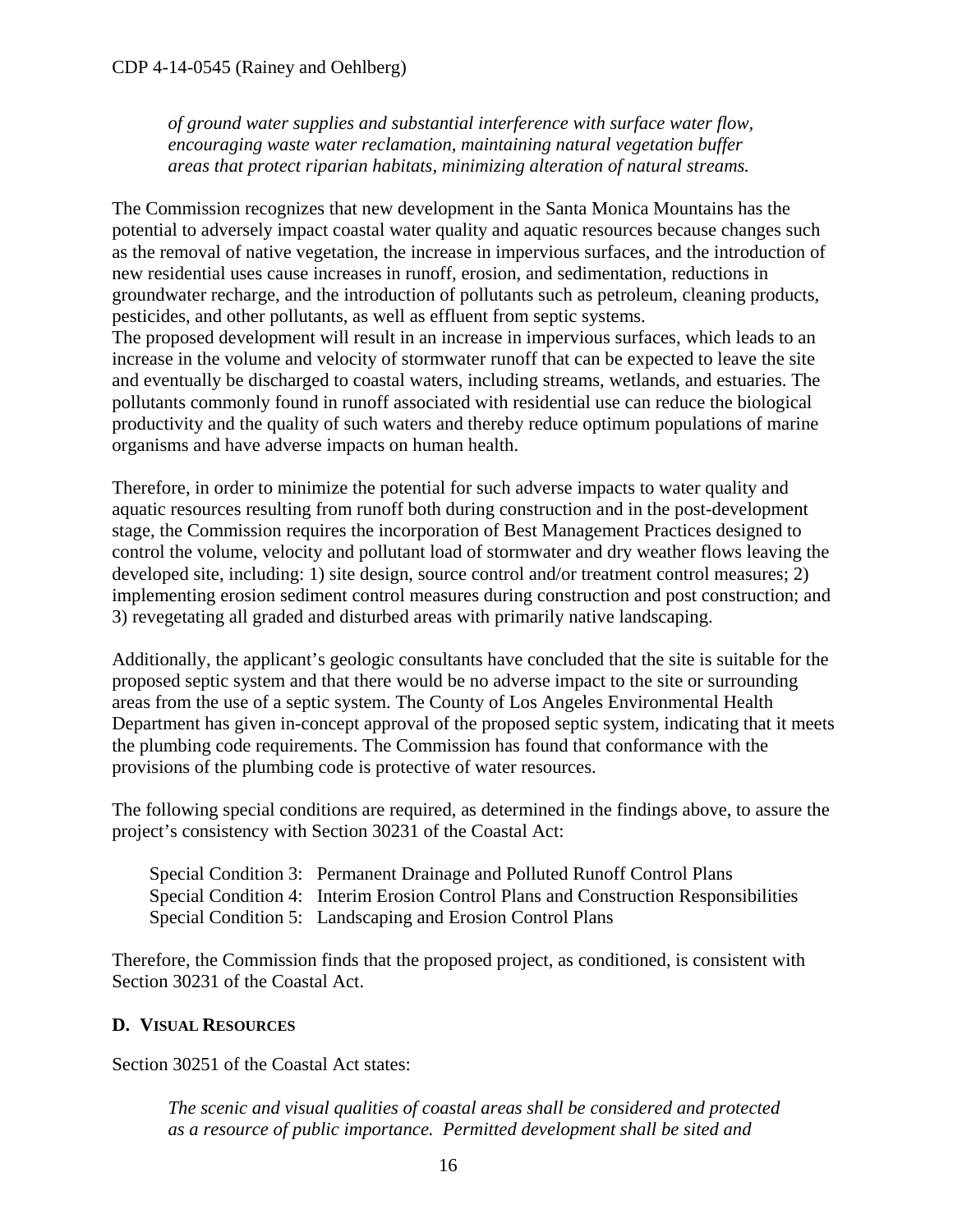*designed to protect views to and along the ocean and scenic coastal areas, to minimize the alteration of natural land forms, to be visually compatible with the character of surrounding areas, and, where feasible, to restore and enhance visual quality in visually degraded areas. New development in highly scenic areas such as those designated in the California Coastline Preservation and Recreation Plan prepared by the Department of Parks and Recreation and by local government shall be subordinate to the character of its setting.*

The subject site is located within a rural area characterized by expansive, naturally vegetated mountains and hillsides. The project site is adjacent to and will be visible from Latigo Canyon Road, which the approved Santa Monica Mountains LCP identifies as a Scenic Route. There are no existing or mapped public trails on or adjacent to the subject property. There are no existing or mapped public trails on or adjacent to the subject property. Development of the proposed residence raises two issues regarding the siting and design: (1) whether or not public views from public roadways will be adversely affected; or, (2) whether or not public views from public lands and trails will be affected.

The applicants propose to construct a 35-foot high, 2,793 square foot single-family residence with 420 square foot attached garage on a friction pile foundation. No grading is required. The residence/garage is designed to be stepped down the hillside below the adjacent roadway. The proposed building site and design minimizes the amount of grading and landform alteration necessary for the project and there are no siting alternatives where the building would not be visible from public viewing areas.

The proposed structure is compatible with the character of other residential development in the area. The proposed structure height is consistent with the maximum height (35 feet above existing grade) that the Commission has permitted in past decisions in the Santa Monica Mountains and with the maximum height (18 feet) allowed under the guidance policies and provisions of the Santa Monica Mountains LCP. Specifically, Section 22.44.1250 of the LIP requires that structures in Scenic Resource Areas (which includes Scenic Routes) have a height not to exceed 18 feet above natural or finished grade, whichever is lower. In this case, while the proposed residence will have a maximum height of 35 feet from existing grade, the portion adjacent to the Scenic Route would be approximately 14 feet in height at the elevation of Latigo Canyon Road, with the remainder of the structure lower than the road elevation. In addition, the development would be partially screened by vegetation.

Even with vegetative screening, the proposed development will be unavoidably visible from public viewing areas. The Commission has considered siting and design alternatives that would avoid or reduce any impacts to visual resources. There is no feasible alternative whereby the structure would not be visible from public viewing areas. To minimize the visual impacts associated with development of the project site, the Commission requires: that revised plans be submitted to delete all color palate references so as to ensure that the structure be finished in a color consistent with the surrounding natural landscape; that the revised plans also delete the use of retaining walls in order to accurately reflect the applicants' proposal; that windows on the development be made of non-reflective glass; use of appropriate, adequate, and timely planting of native landscaping to soften the visual impact of the development from public view areas; and a limit on night lighting of the site to protect the nighttime rural character of this portion of the Santa Monica Mountains.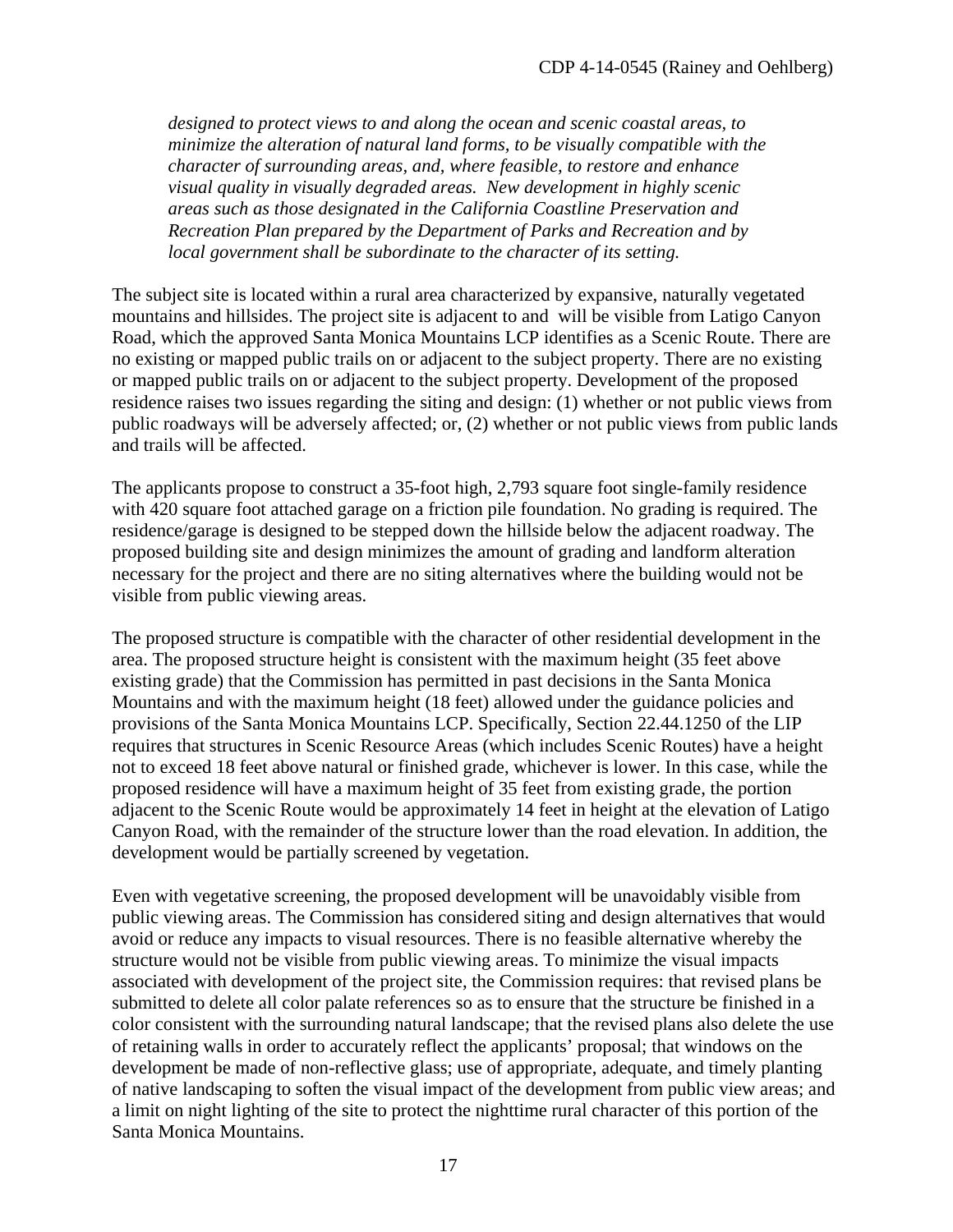In recognition that future development normally associated with a single-family residence, that might otherwise be exempt, has the potential to impact scenic and visual resources of the area, the Commission requires that any future improvements on the subject property shall be reviewed by the Commission for consistency with the resource protection policies of the Coastal Act through a coastal development permit.

Additionally, the Commission requires the applicants to record a deed restriction that imposes the terms and conditions of this permit as restrictions on use and enjoyment of the property and provides any prospective purchaser of the site with recorded notice that the restrictions are imposed on the subject property.

The following special conditions are required to assure the project's consistency with Section 30251 of the Coastal Act:

Special Condition 5: Landscaping and Fuel Modification Plans Special Condition 6: Structural Appearance Special Condition 7: Lighting Restriction Special Condition 8: Future Development Restriction Special Condition 9: Deed Restriction Special Condition 10: Revised Plans

For the reasons set forth above, the Commission finds that the proposed project, as conditioned, is consistent with Section 30251 of the Coastal Act.

## <span id="page-17-0"></span>**E. CUMULATIVE IMPACTS**

Section 30250(a) of the Coastal Act states:

*New residential, commercial, or industrial development, except as otherwise provided in this division, shall be located within, contiguous with, or in close proximity to, existing developed areas able to accommodate it or, where such areas are not able to accommodate it, in other areas with adequate public services and where it will not have significant adverse effects, either individually or cumulatively, on coastal resources. In addition, land divisions, other than leases for agricultural uses, outside existing developed areas shall be permitted where 50 percent of the usable parcels in the area have been developed and the created parcels would be no smaller than the average size of the surrounding parcels.* 

Section 30252 of the Coastal Act states:

*The location and amount of new development should maintain and enhance public access to the coast by (l) facilitating the provision or extension of transit service, (2) providing commercial facilities within or adjoining residential development or in other areas that will minimize the use of coastal access roads, (3) providing non-automobile circulation within the development, (4) providing adequate parking facilities or providing substitute means of serving the development with public transportation, (5) assuring the potential for public*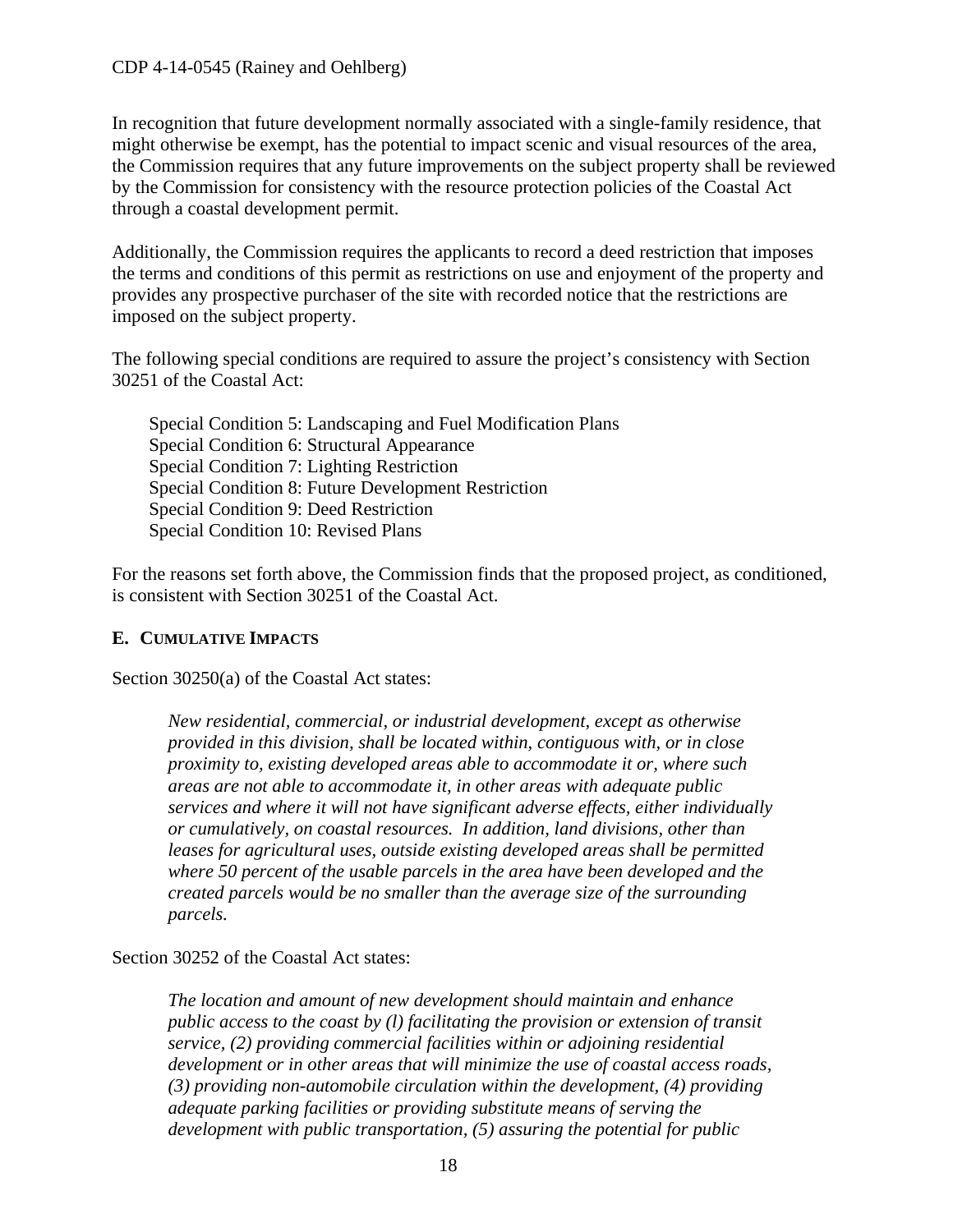*transit for high intensity uses such as high-rise office buildings, and by (6) assuring that the recreational needs of new residents will not overload nearby coastal recreation areas by correlating the amount of development with local park acquisition and development plans with the provision of onsite recreational facilities to serve the new development.* 

Section 30105.5 of the Coastal Act defines the term "cumulatively," as it is used in Section  $30250(a)$ , to mean that:

*…the incremental effects of an individual project shall be reviewed in conjunction with the effects of past projects, the effects of other current projects, and the effects of probable future projects.*

### **1. Small Lot Subdivisions**

The proposed project involves the construction of a new 2,793 sq. ft. single family residence, within a small lot subdivision. Small lot subdivisions in the Santa Monica Mountains are designated areas generally comprised of residentially-zoned parcels of less than one acre, but more typically ranging in size from 4,000 to 5,000 square feet. The Commission has found that the total buildout of these dense subdivisions would result in a number of adverse cumulative impacts to coastal resources, particularly given the small size and steepness of most of the parcels. The future development of the existing undeveloped small lot subdivision parcels will result in tremendous increases in demands on road capacity, services, recreational facilities, beaches, water supply, and associated impacts to water quality, geologic stability and hazards, rural community character, and contribution to fire hazards.

In order to minimize the cumulative impacts associated with developing these parcels, Policy 271(b)(2) of the certified Malibu/Santa Monica Mountains LUP, which has been used as guidance by the Commission in past permit actions, requires that new development in small lot subdivisions comply with the Slope Intensity Formula for calculating the allowable Gross Structural Area (GSA) of a residential unit. Past Commission action certifying the LUP indicates that the Commission considers the use of the Slope Intensity Formula appropriate for determining the maximum level of development that may be permitted in small lot subdivision areas, to minimize the cumulative impacts of such development, consistent with the policies of the Coastal Act. Additionally, the Commission has, through coastal development permit actions, consistently applied the Slope Intensity Formula to new development in small lot subdivisions. The basic concept of the formula assumes the suitability of development of small hillside lots should be determined by the physical characteristics of the building site, recognizing that development on steep slopes has a high potential for adverse impacts on resources. Following is the formula and description of each factor used in its calculation:

#### **Slope Intensity Formula**

#### $GSA = (A/5) \times ((50-S)/35) + 500$

GSA = the allowable gross structural area of the permitted development in square feet. The GSA includes all substantially enclosed residential and storage areas, but does not include garages or carports designed for storage of autos.

 $A =$  the area of the building site in square feet. The building site is defined by the applicant and may consist of all or a designated portion of the one or more lots comprising the project location. All permitted structures must be located within the designated building site.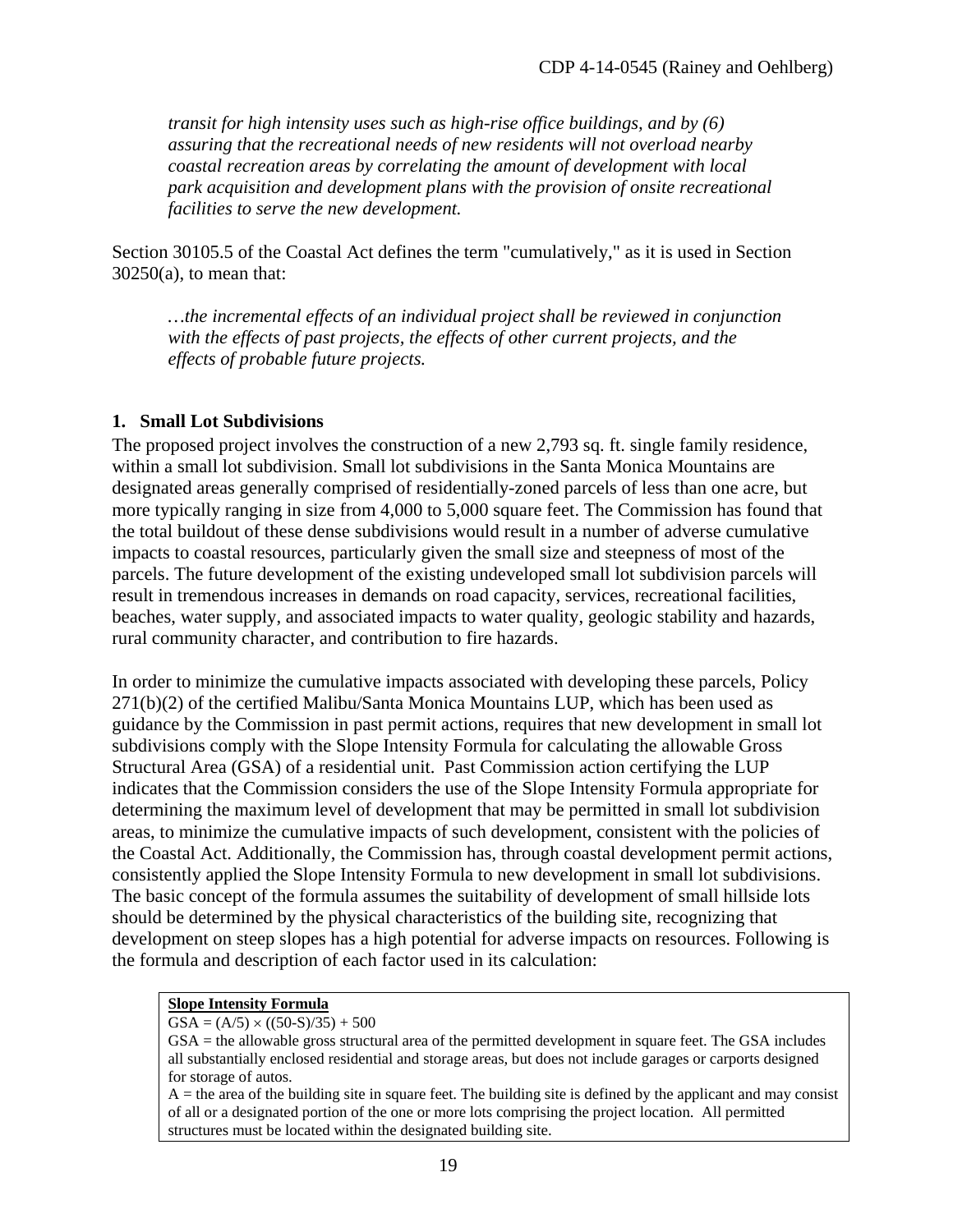$S =$  the average slope of the building site in percent as calculated by the formula:

 $S = I \times L/A \times 100$ 

I = contour interval in feet, at not greater than 25-foot intervals, resulting in at least 5 contour lines

- $L =$  total accumulated length of all contours of interval "I" in feet
- $A =$  the area being considered in square feet

#### **2. Project Consistency**

The project site is a small lot, 5,635 square feet in size, which is part of an antiquated subdivision called "Upper Latigo". The majority of the approximately 116-lot Upper Latigo small lot subdivision is located to the north of Latigo Canyon Road and completely outside of the coastal zone. According to County Assessor records, there are approximately 32 existing homes in this northern portion of the subdivision. The square footage of these residences range from approximately 1,200 square feet to 4,500 square feet, with the majority of the homes having over 2,500 square feet of structural area. It appears that most of these homes have been constructed across two or more of the original small lots. There are fourteen lots that are situated on the south side of Latigo Canyon Road: one of which is the subject site. These lots are comprised of very steep sloping hillside terrain that descends in a southwest direction from Latigo Canyon Road. A majority of these parcels are developed, and the subject parcel is one of the few remaining lots with development potential. Residential development located in the portion of the Upper Latigo Small Lot Subdivision outside of the Coastal Zone is not subject to the slope intensity formula. Additionally, pursuant to Part A of Section 22.44.2140 of the 2014 Santa Monica Mountains LIP, the parcels within the portion of this small lot subdivision located within the Coastal Zone would not be subject to the slope-intensity formula. As such, it is not appropriate in this case to apply the size restrictions that the Commission usually applies in small lot subdivisions (slopeintensity formula and maximum gross structural area).

The Commission also notes that although the slope intensity formula and the maximum gross structural area calculation has been applied in most of the many small lot subdivisions in the Santa Monica Mountains in order to minimize the cumulative impacts of development on coastal resources, there have been unique circumstances where the GSA restrictions have not been applied. Most notably, the GSA was not required within small lot subdivisions that are on the "coastal terrace" area of the Santa Monica Mountains (now within the incorporated City of Malibu), given the near build-out of these subdivisions. Given the unique circumstances in this subject case, the Commission finds that applying the GSA restrictions for such a small percentage of the total number of parcels within the Upper Latigo small lot subdivision is not appropriate.

As mentioned above, the Coastal Zone Boundary is located immediately adjacent to the subject site. The project plans submitted by the applicants illustrate the Coastal Zone Boundary in an incorrect location. As such, the Commission requires the applicants to submit revised plans which delete all references to and illustrations of the Coastal Zone Boundary on the final project plans.

Additionally, some additions and improvements to residences on small steep lots within these small lot subdivisions have been found to adversely impact the area. Future improvements on the subject property could cause adverse cumulative impacts on the limited resources of the subdivision. The Commission, therefore, requires a future improvements restriction on this lot,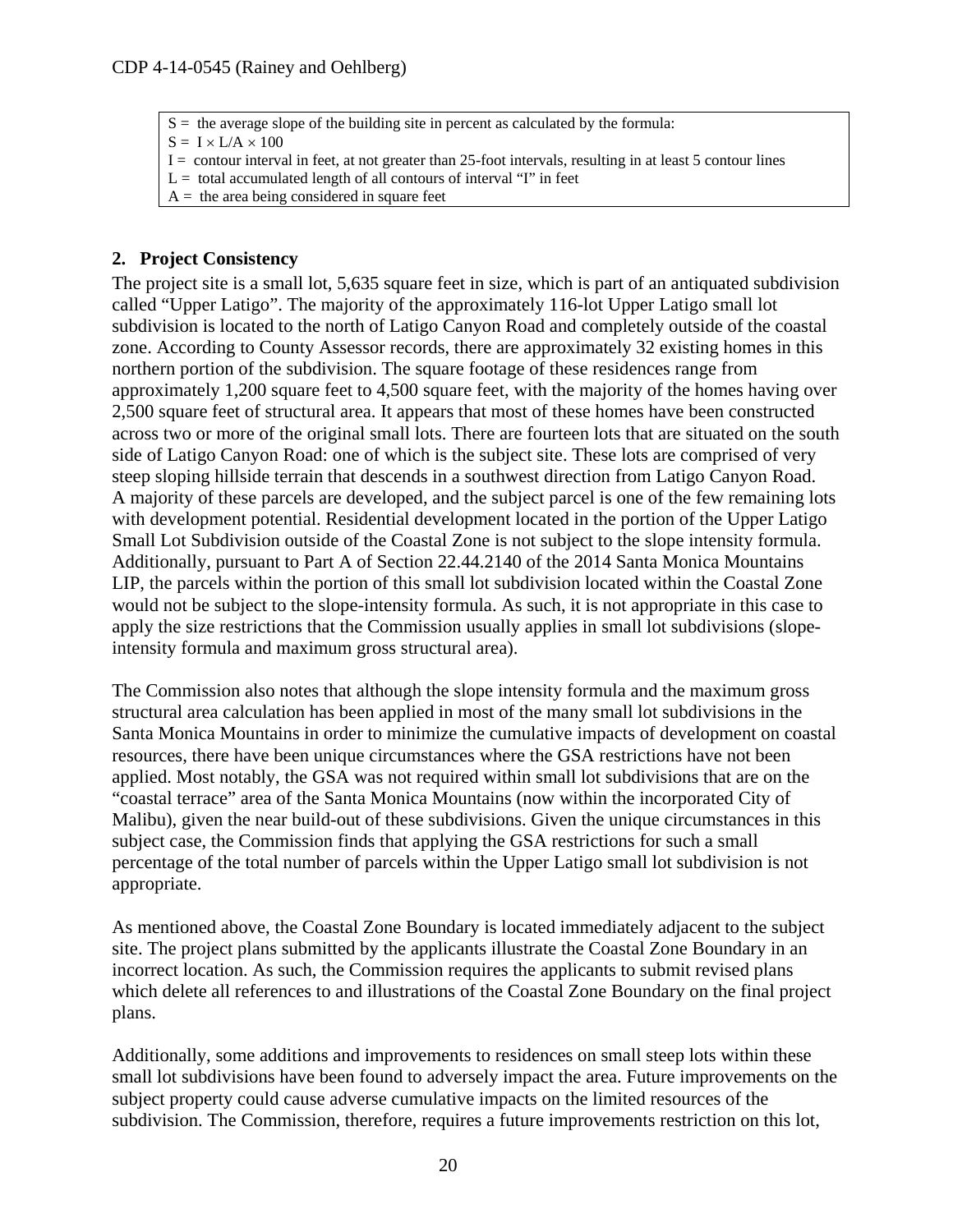which would ensure that any future structures, additions, change in landscaping or intensity of use at the project site, that may otherwise be exempt from coastal permit requirements, are reviewed by the Commission for consistency with the resource protection policies of the Coastal Act.

Lastly, the Commission also requires the applicants to record a deed restriction that imposes the terms and conditions of this permit as restrictions on use and enjoyment of the property and provides any prospective purchaser of the site with recorded notice that the restrictions are imposed on the subject property.

The following special conditions are required to assure the project's consistency with Sections 30250 and 30252 of the Coastal Act:

Special Condition 8: Future Development Restriction Special Condition 9: Deed Restriction Special Condition 10: Revised Plans

The Commission therefore finds that the proposed project, only as conditioned, is consistent with Sections 30250(a) and 30252 of the Coastal Act, as well as the guidance policies of the Malibu/Santa Monica Mountains Land Use Plan.

#### <span id="page-20-0"></span>**F. LOCAL COASTAL PROGRAM (LCP) PREPARATION**

Section 30604(a) of the Coastal Act states that:

*a) Prior to certification of the local coastal program, a coastal development permit shall be issued if the issuing agency, or the commission on appeal, finds that the proposed development is in conformity with the provisions of Chapter 3 (commencing with Section 30200) of this division and that the permitted development will not prejudice the ability of the local government to prepare a local coastal program that is in conformity with the provisions of Chapter 3 (commencing with Section 30200).*

Section 30604(a) of the Coastal Act provides that the Commission shall issue a Coastal Development Permit only if the project will not prejudice the ability of the local government having jurisdiction to prepare a Local Coastal Program, which conforms to Chapter 3 policies of the Coastal Act. The Commission has approved an LCP for the Santa Monica Mountains portion of Los Angeles County. Specifically, Local Coastal Program Amendment No. LCP-4-LAC-14- 0108-4 was approved with suggested modifications (April 10, 2014) for the 2014 Land Use Plan and Local Coastal Program Amendment No. LCP-4-LAC-14-0109-4 was approved with suggested modifications (July 10, 2014) for the 2104 Implementation Plan. The County of Los Angeles has not yet accepted the suggested modifications, and so the LCP is not yet effectively certified.

The preceding sections provide findings that the proposed projects will be in conformity with the provisions of Chapter 3 if certain conditions are incorporated into the projects and are accepted by the applicants. As conditioned, the proposed development will avoid or minimize adverse impacts and is found to be consistent with the applicable policies contained in Chapter 3.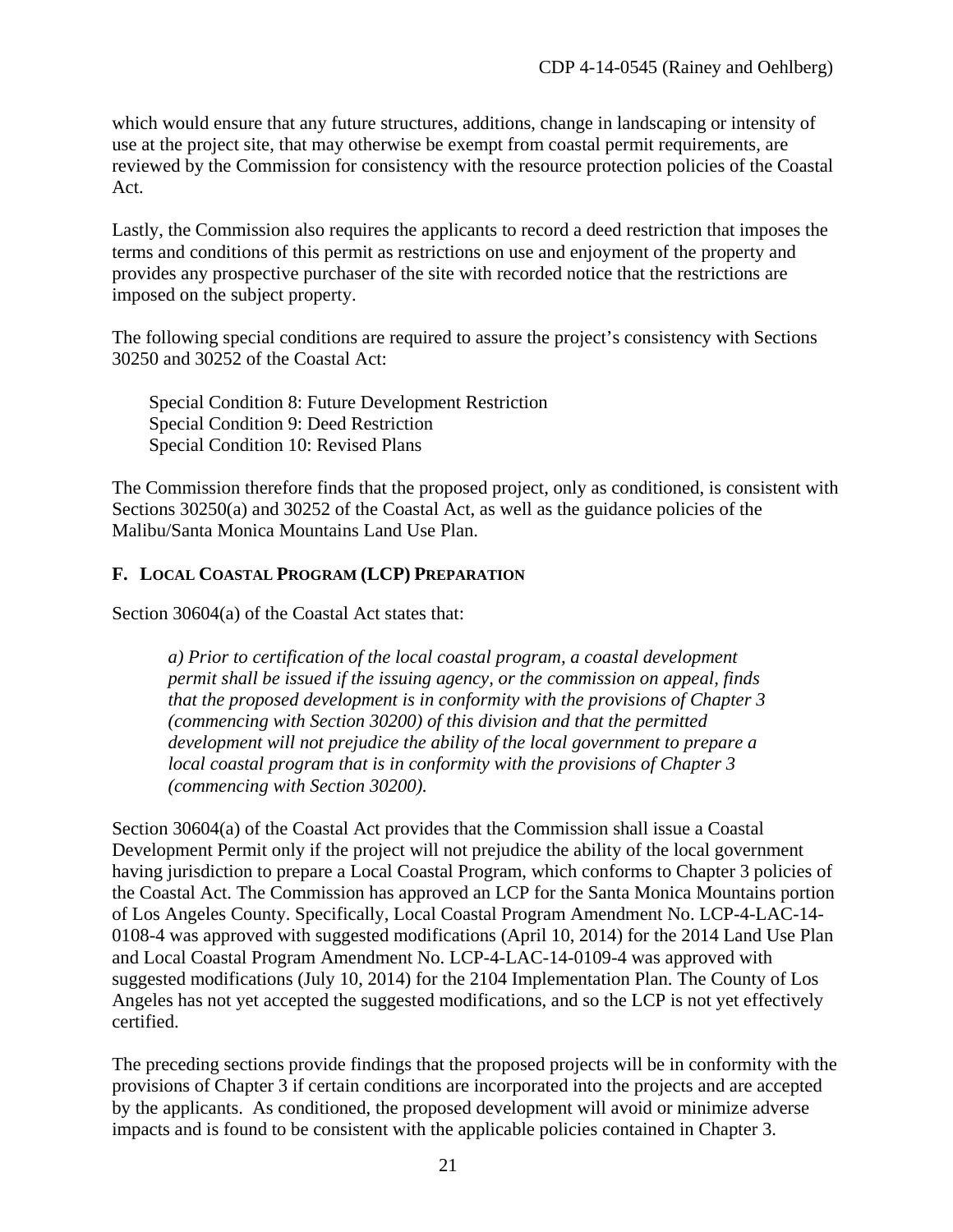Further, as conditioned, the proposed development is consistent with the guidance policies and provisions of the approved LCP. The following special conditions are required to assure the project's consistency with Section 30604 of the Coastal Act:

## **Special Conditions 1** through **10**

Therefore, the Commission finds that approval of the proposed development, as conditioned, will not prejudice the County of Los Angeles' ability to prepare a Local Coastal Program for this area which is also consistent with the policies of Chapter 3 of the Coastal Act, as required by Section 30604(a).

## <span id="page-21-0"></span>**G. CALIFORNIA ENVIRONMENTAL QUALITY ACT**

Section 13096(a) of the Commission's administrative regulations requires Commission approval of a Coastal Development Permit application to be supported by a finding showing the application, as conditioned by any conditions of approval, to be consistent with any applicable requirements of the California Environmental Quality Act (CEQA). Section 21080.5(d)(2)(A) of CEQA prohibits a proposed development from being approved if there are feasible alternatives or feasible mitigation measures available which would substantially lessen any significant adverse effect that the activity may have on the environment.

The Commission incorporates its findings on Coastal Act consistency at this point as if set forth in full. These findings address and respond to all public comments regarding potential significant adverse environmental effects of the project that were received prior to preparation of the staff report. As discussed above, the proposed development, as conditioned, is consistent with the policies of the Coastal Act. Feasible mitigation measures, which will minimize all adverse environmental effects, have been required as special conditions. The following special conditions are required to assure the project's consistency with Section 13096 of the California Code of Regulations:

## **Special Conditions 1** through **10**

As conditioned, there are no feasible alternatives or feasible mitigation measures available, beyond those required, which would substantially lessen any significant adverse impact that the activity may have on the environment. Therefore, the Commission finds that the proposed project, as conditioned to mitigate the identified impacts, can be found to be consistent with the requirements of the Coastal Act to conform to CEQA.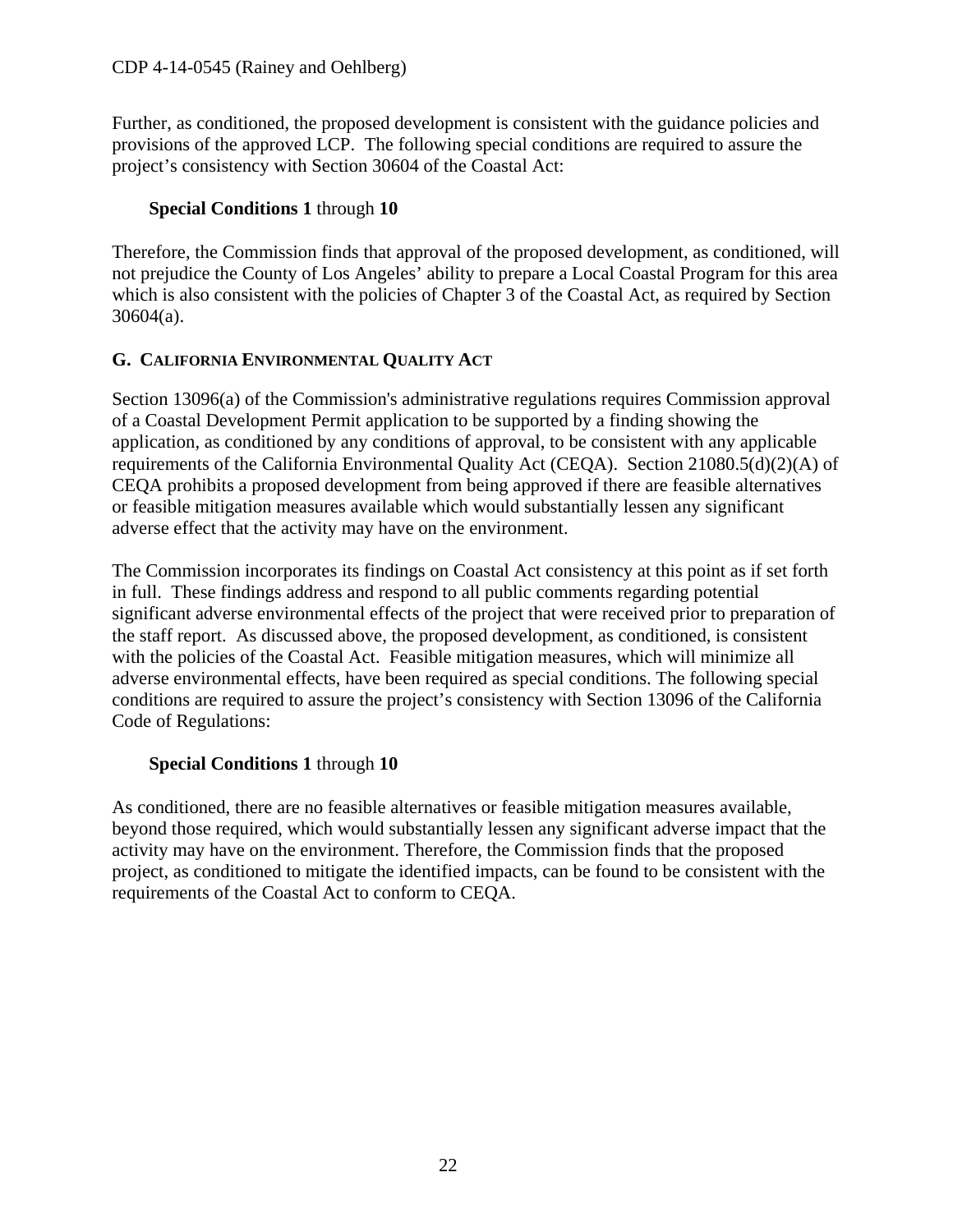## **APPENDIX 1**

## **Substantive File Documents**

Certified Malibu/Santa Monica Mountains Land Use Plan; Coastal Zone Boundary Determination No. 02-2014, dated May 7, 2014; Update Letter for Biological Resources Assessment, by Steve Nelson, dated 5/28/14; Update Report of Preliminary Engineering Geologic Investigation, by Subsurface Designs, Inc., dated 2/19/14; Supplemental Clarification Letter, by Subsurface Designs, Inc., dated 5/23/14; Update Letter, Soils Report and Sewage Disposal System, by Professional Geologic consultants, Inc., Dated 1/20/14; Update Letter for Percolation Testing and Engineering Feasibility Report, dated 8/26/13; Evaluation of Percolation Test Holes, by Subsurface Designs, Inc., dated 12/1/10; Update Engineering Geologic Report, by Mountain Geology, Inc., dated 10/11/98; and Updated Soils Engineering Investigation Report, by Coastline Geotechnical Consultants, Inc., dated 12/7/98.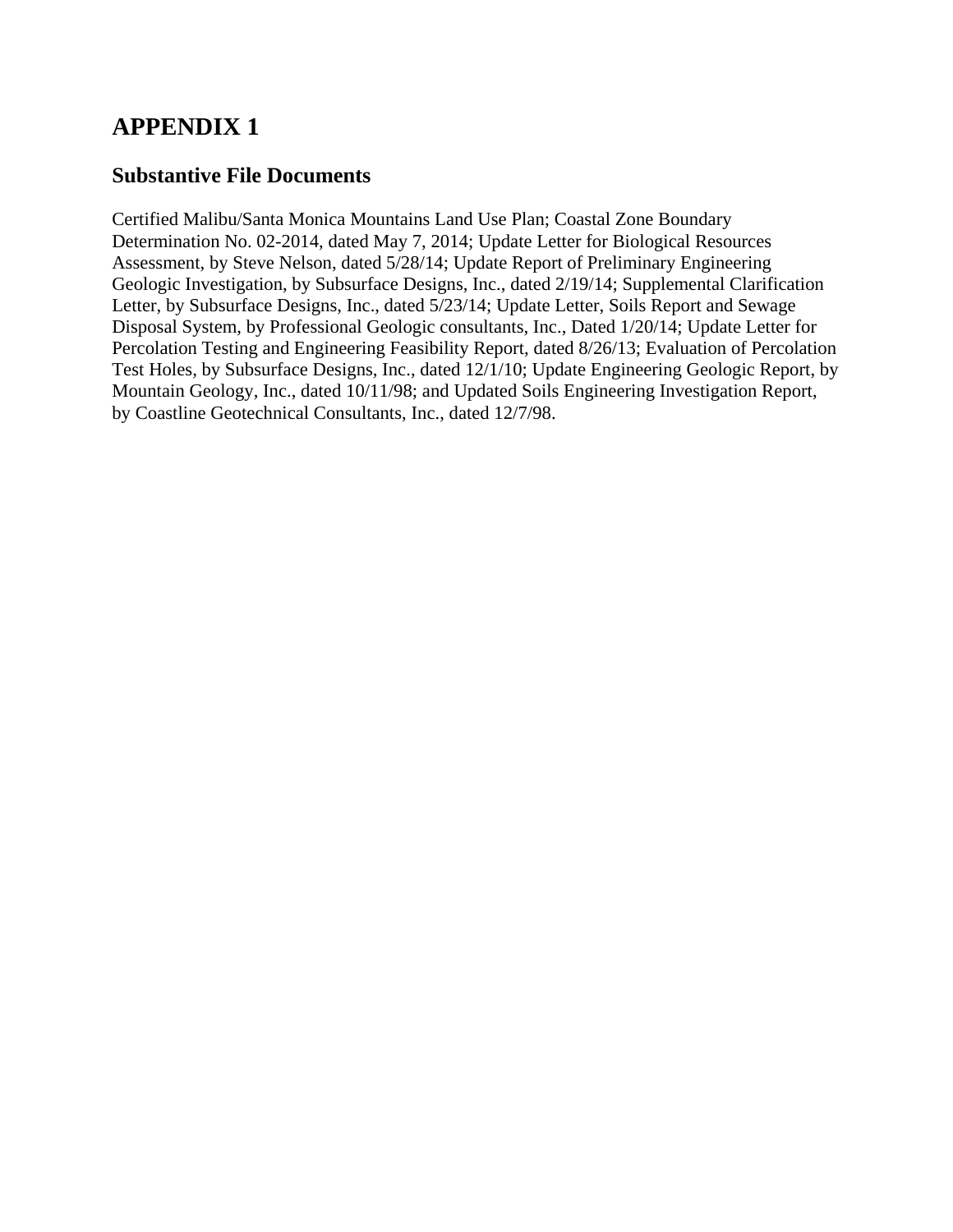

Exhibit 1 4-14-0545 Vicinity Map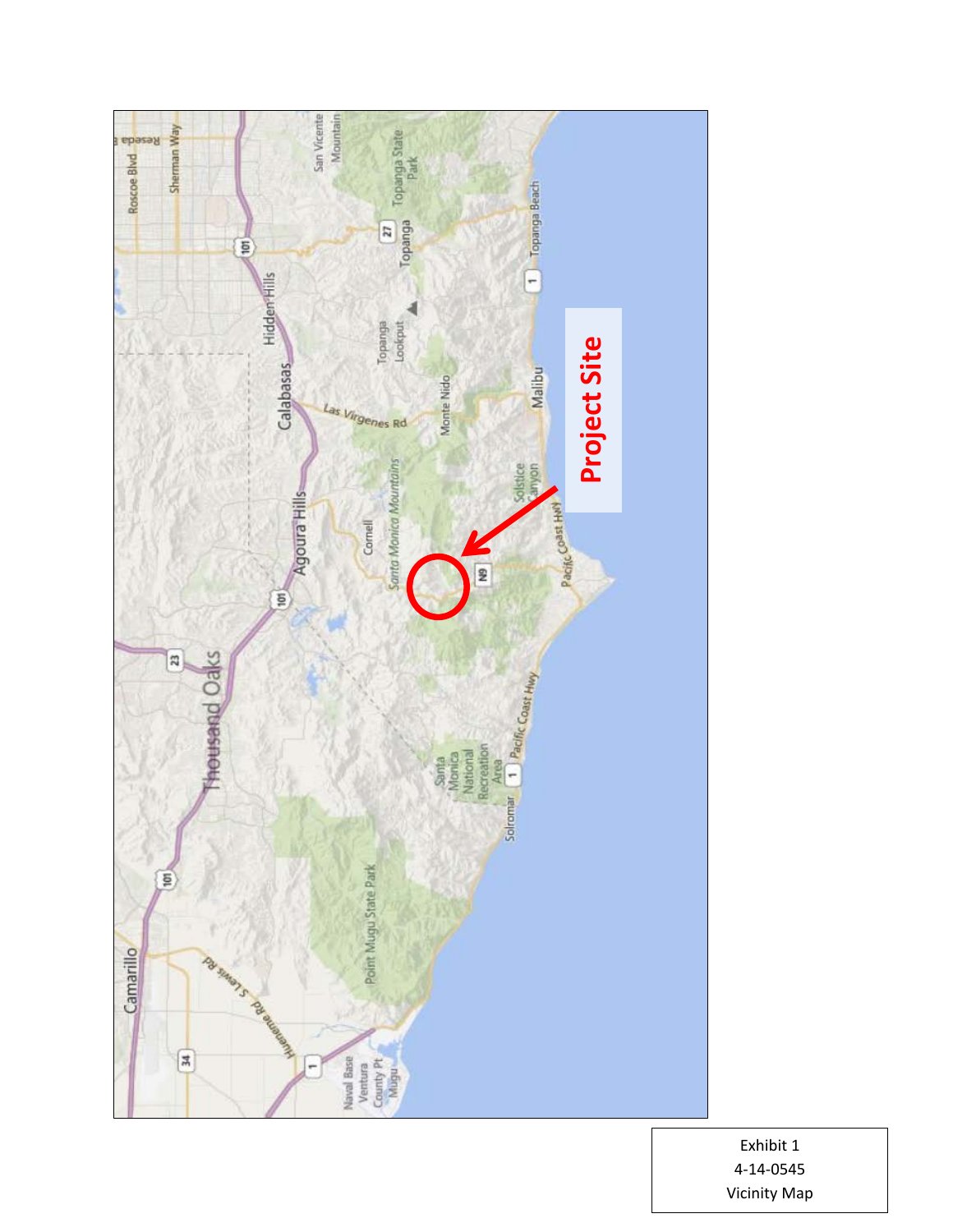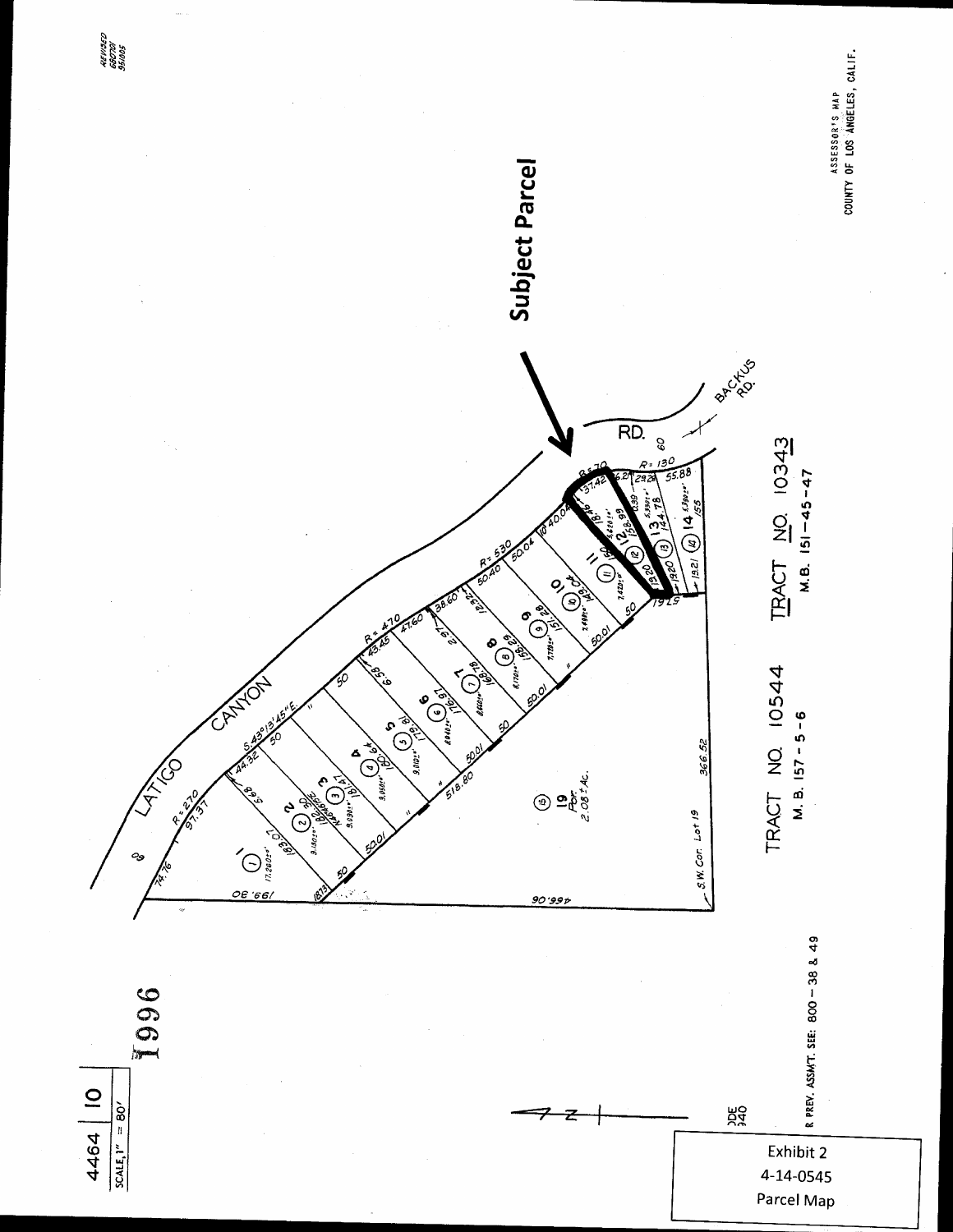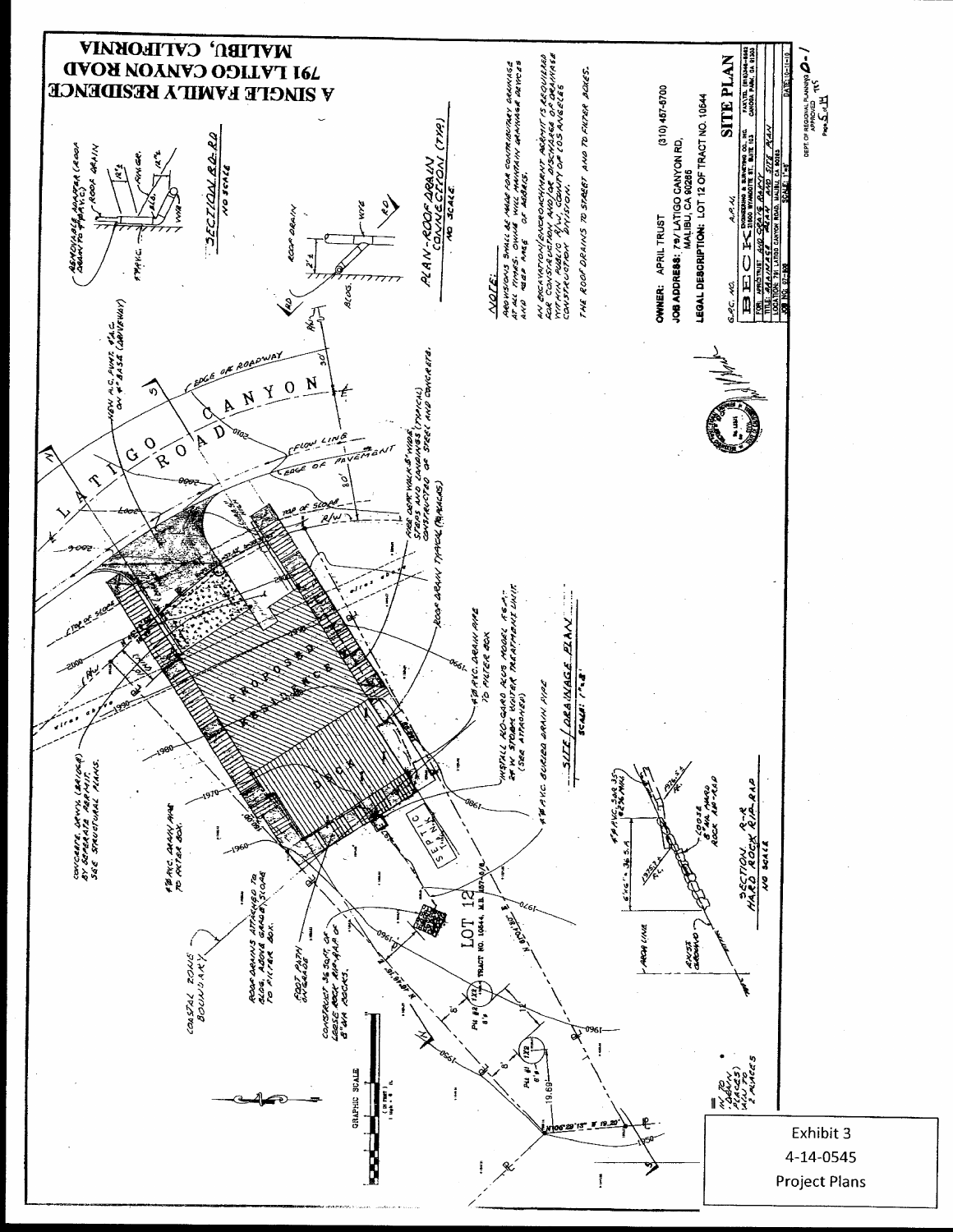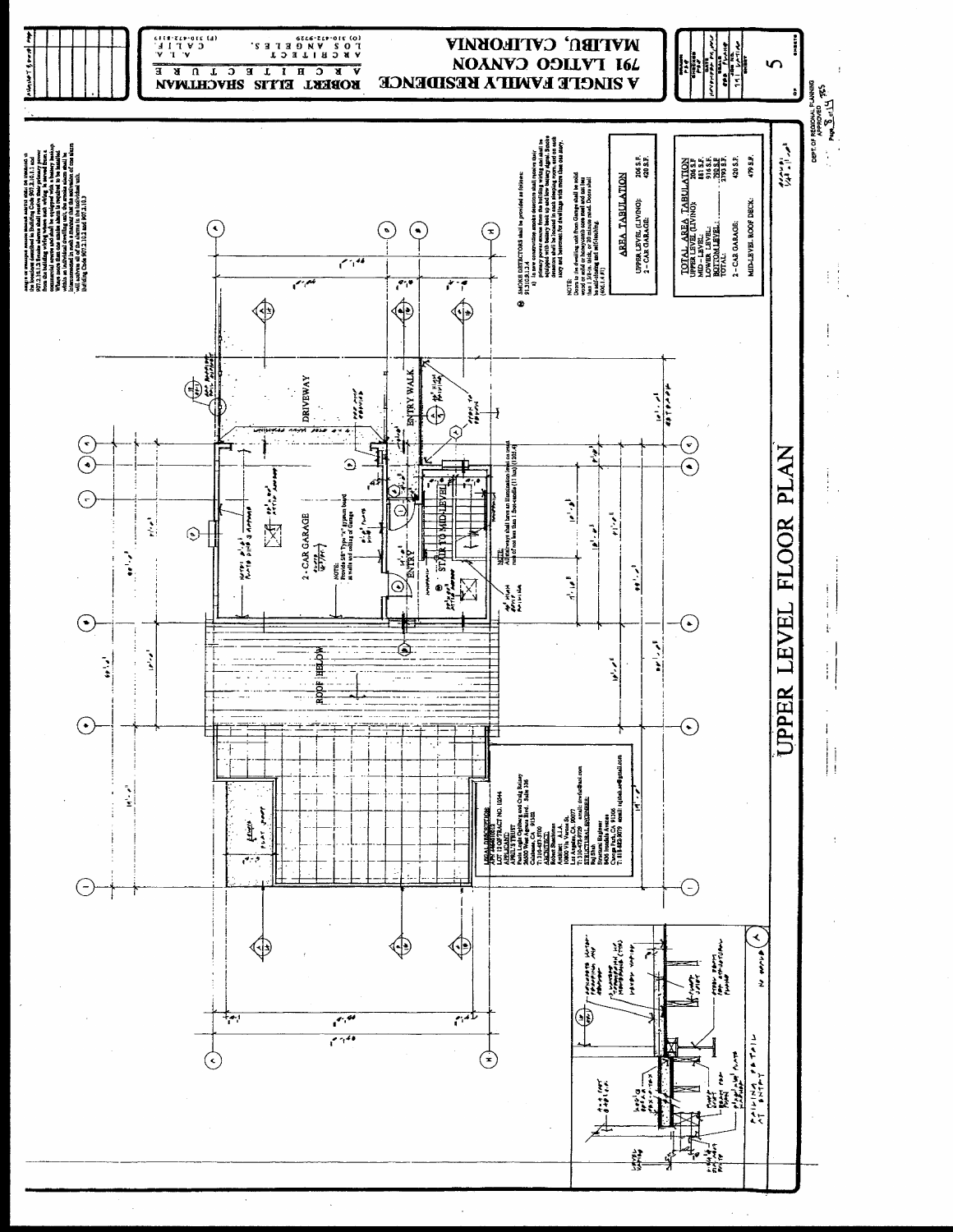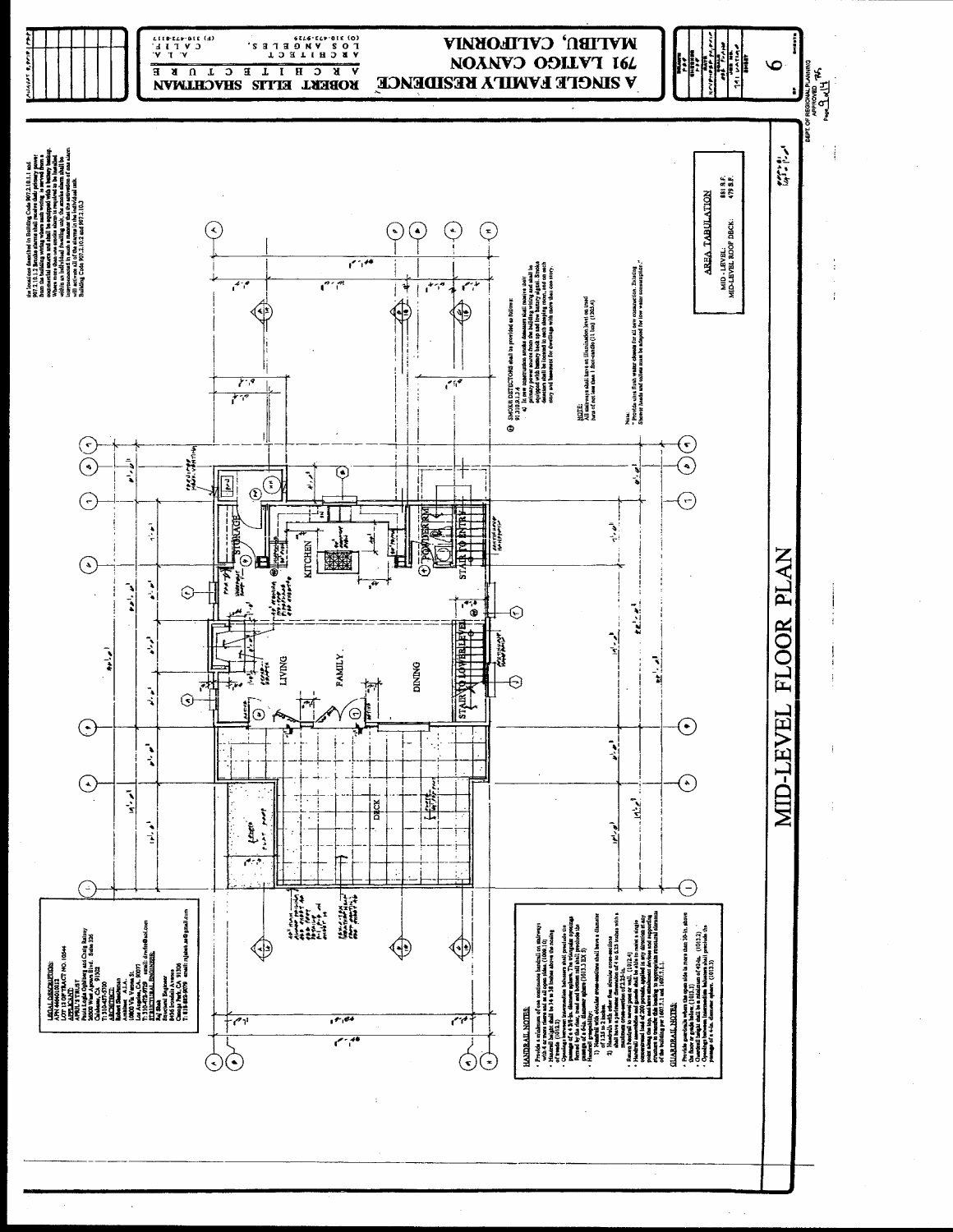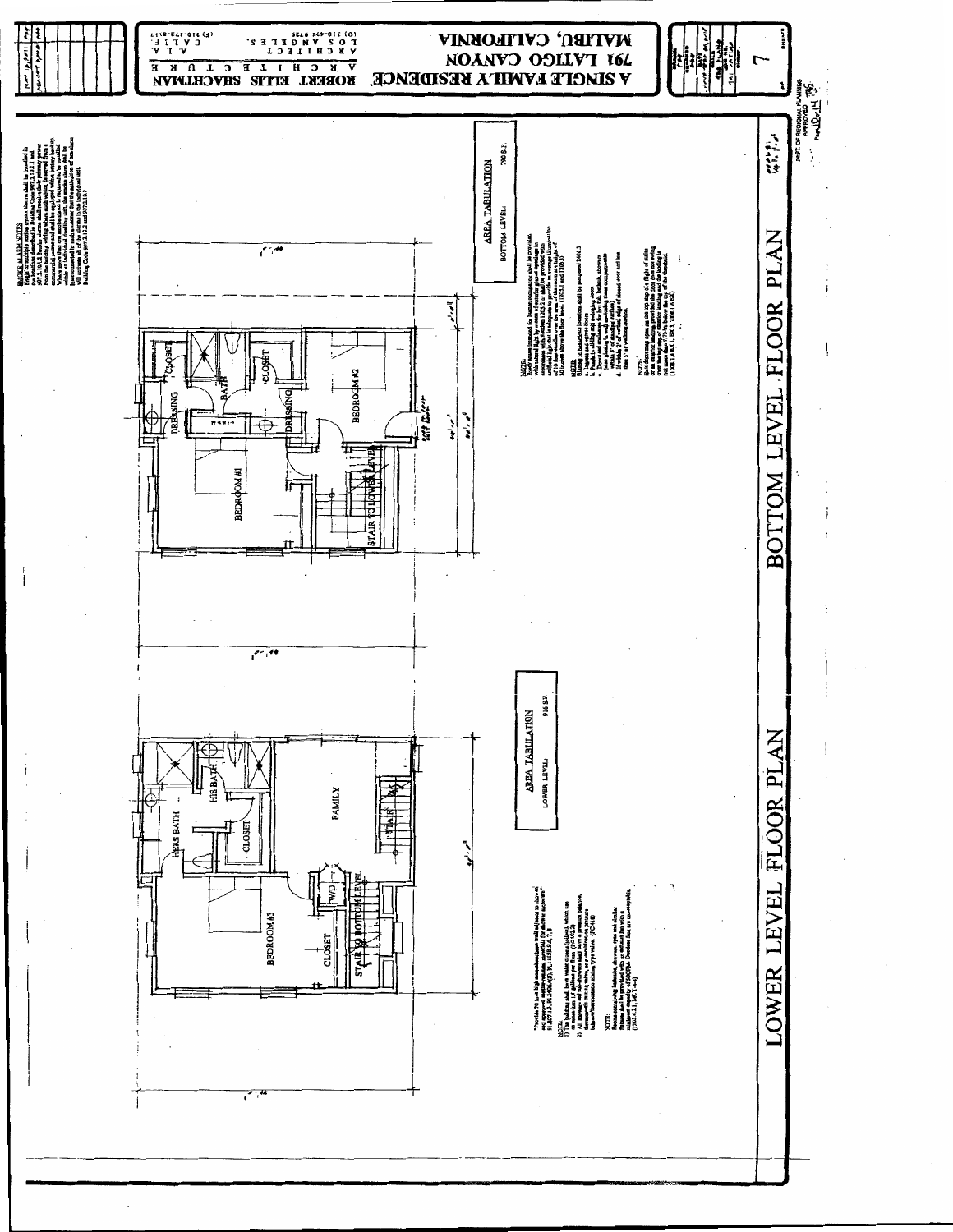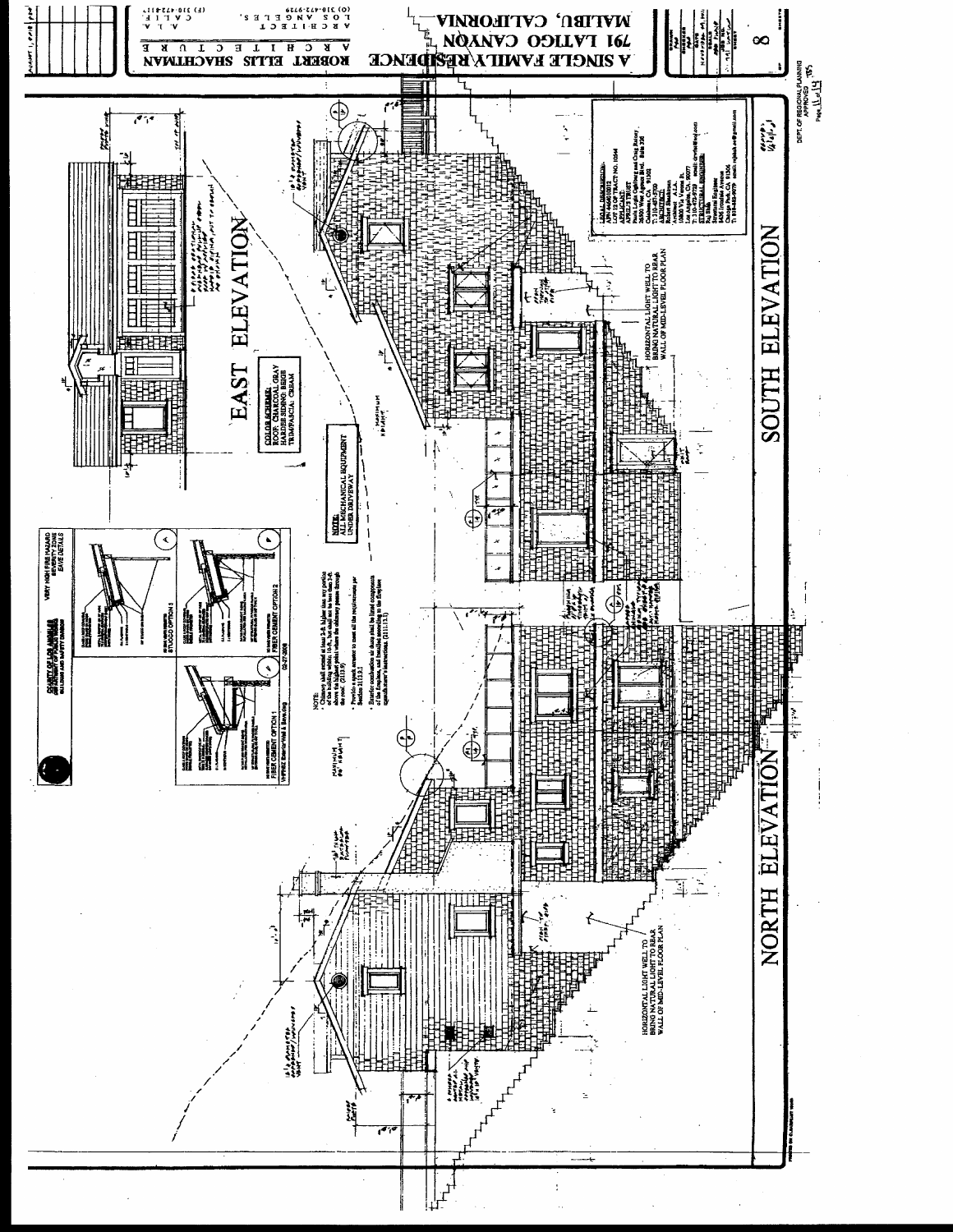